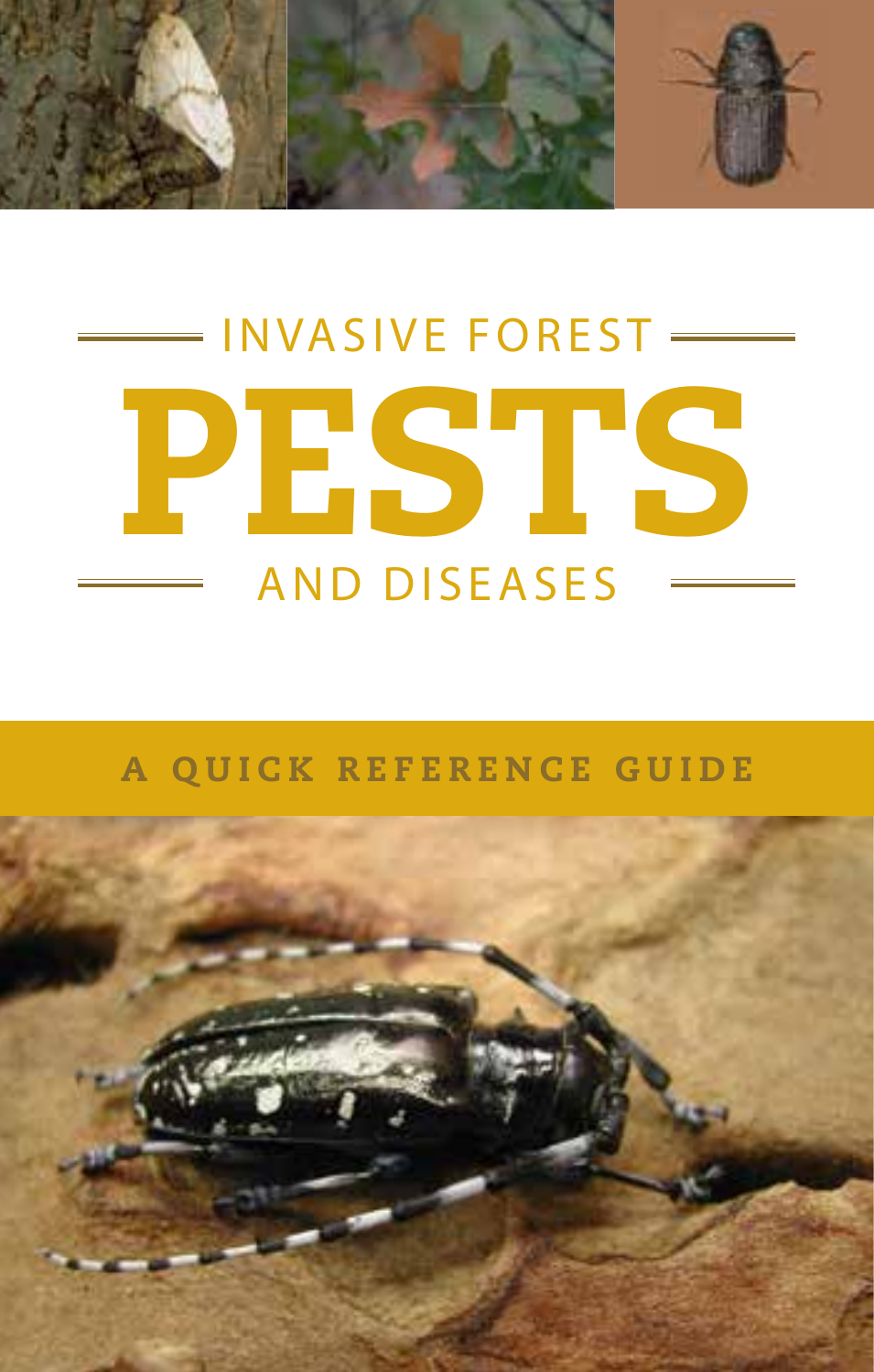

*Acknowledgements*

Support for the development of this guide was provided by the Ontario Ministry of Natural Resources and Forestry

TECHNICAL INPUT PROVIDED BY:

Invasive Species Centre

TEXT COMPILED AND WRITTEN BY:

Ontario Federation of Anglers and Hunters Invading Species Awareness Program

GRAPHIC DESIGN AND PRODUCTION BY:

Adam Connor www.adamconnor.ca

### COVER PHOTO(S):

USDA APHIS PPQ, USDA APHIS PPQ, Bugwood.org Paul A. Mistretta, USDA Forest Service Bugwood.org Javier E. Mercado, Bark Beetle Genera of the U.S., USDA APHIS ITP, Bugwood.org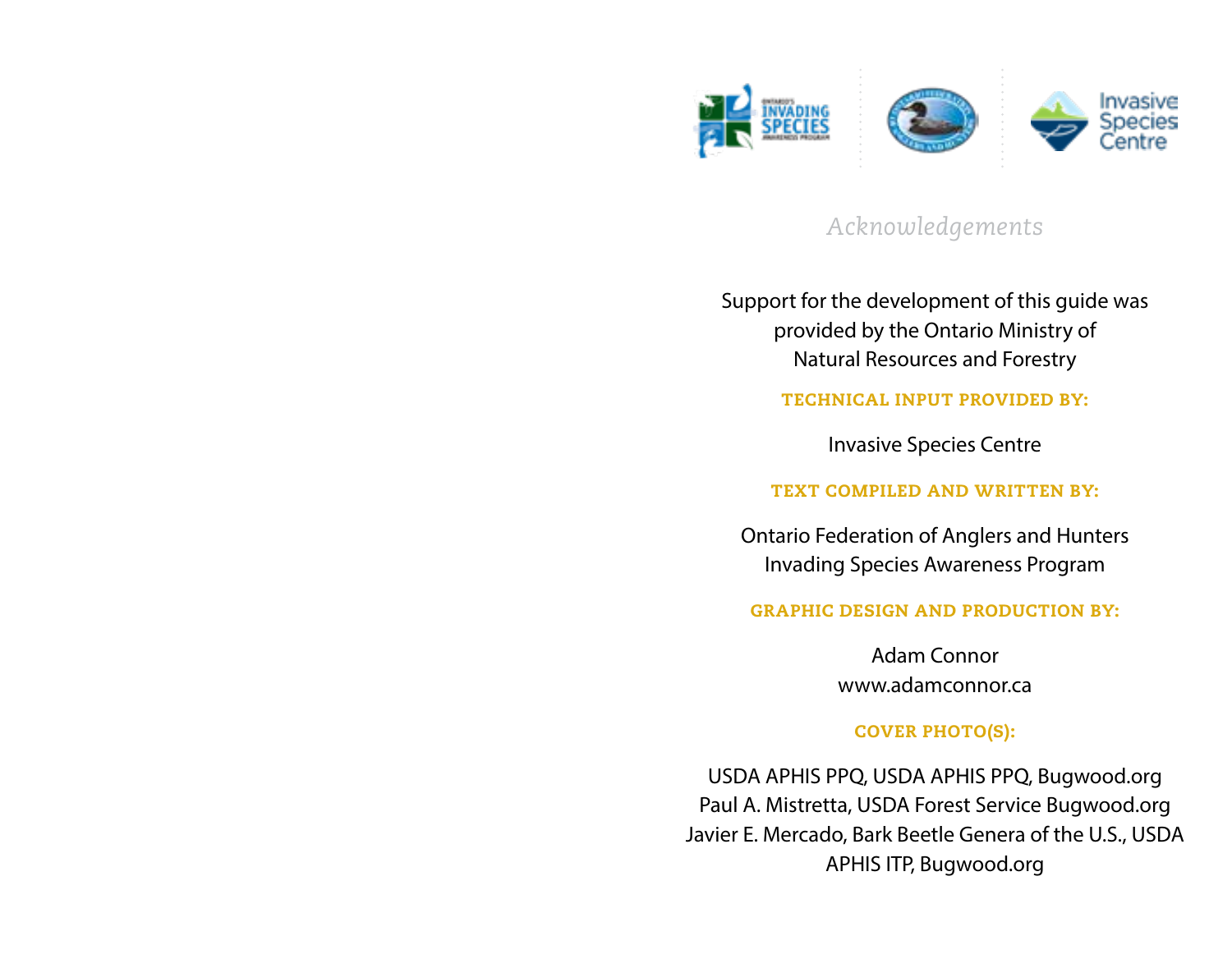

# TABLE OF CONTENTS

| How do invasive forest pests and diseases arrive and spread?8 |
|---------------------------------------------------------------|
|                                                               |
|                                                               |
|                                                               |
|                                                               |
| Asian Long-horned Beetle Anoplophora glabripennis12           |
|                                                               |
|                                                               |
|                                                               |
| Mountain Pine Beetle Dendroctonus ponderosae 28               |
|                                                               |
|                                                               |
| <b>Beech Bark Disease</b>                                     |
|                                                               |
|                                                               |
| <b>Butternut Canker</b>                                       |
|                                                               |
|                                                               |
|                                                               |
|                                                               |
|                                                               |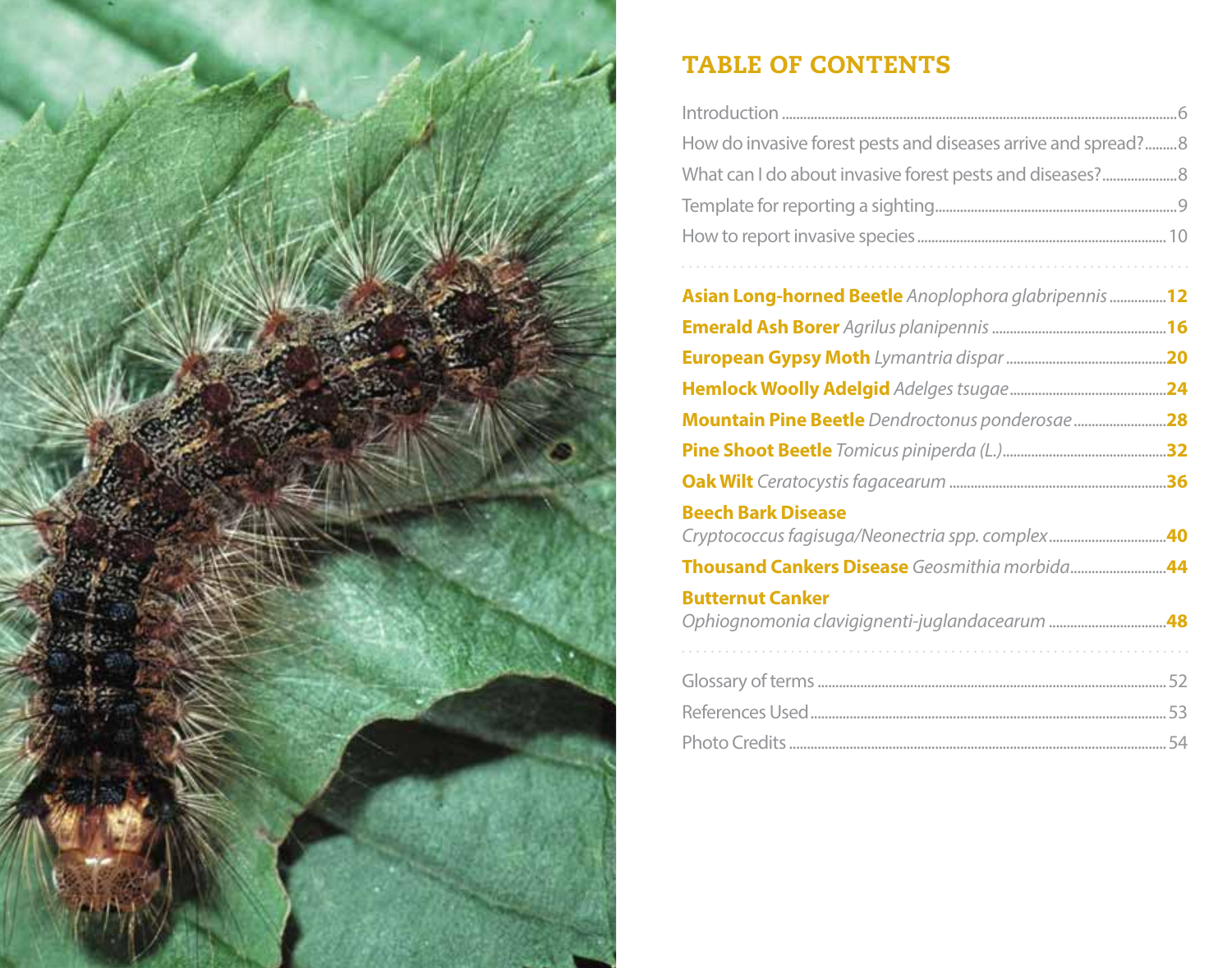# INTRODUCTION

Invasive species are plants, animals, and micro-organisms that, when introduced outside of their natural environment, out-compete native species (Government of Canada, 2016). Invasive species can have harmful consequences for the natural environment, economy, and society, including human health.

Invasive forest pests affect Ontario ecosystems significantly. Quality of wood can become greatly decreased, impacting the lumber and wood industries. A loss of trees, immature and mature alike, relates directly to a loss of habitat for wildlife, including species at risk. Changes in forest composition change the way we use natural areas as well. For instance, dead-standing trees pose risk of injury, and a lack of biodiversity might reduce recreational engagement. Forest pests are generally associated with the import and export of wood packaging materials, shipping containers and the movement of firewood.

Forest diseases have been on the rise given the increase in international trade and exchange of plant material. Forest diseases can be caused by different organisms that affect the whole tree, causing defoliation, root decay and stem cankers that reduce the distribution of nutrients throughout the tree, eventually leading to tree mortality. There are federal regulatory measures in place underneath the authority of the Plant Protection Act (CFIA, 2017) to reduce artificial spread of forests pests and diseases. Regulations vary based on species; however, they often prohibit the movement of specific materials from infested areas to areas with no known infestation, or prescribe additional steps such as phytosanitary requirements (CFIA, 2017). For more information please visit:

### www.inspection.gc.ca/plants/

# HOW DO INVASIVE FOREST PESTS AND DISEASES ARRIVE AND SPREAD?

Invasive forest pests and diseases arrive through a number of natural and anthropogenic-influenced pathways. Natural pathways may include wind and water, for example, or even hitch-hiking on other organisms (ie. sap-feeding beetles transport the invasive fungus causing oak wilt to new host trees).

Examples of anthropogenic (human) oriented pathways include international trade (ie. packaging materials), the movement of firewood and top soil, and the transfer of insects or spores from one area to another when people do not properly clean hiking boots or recreational equipment before moving to a new location.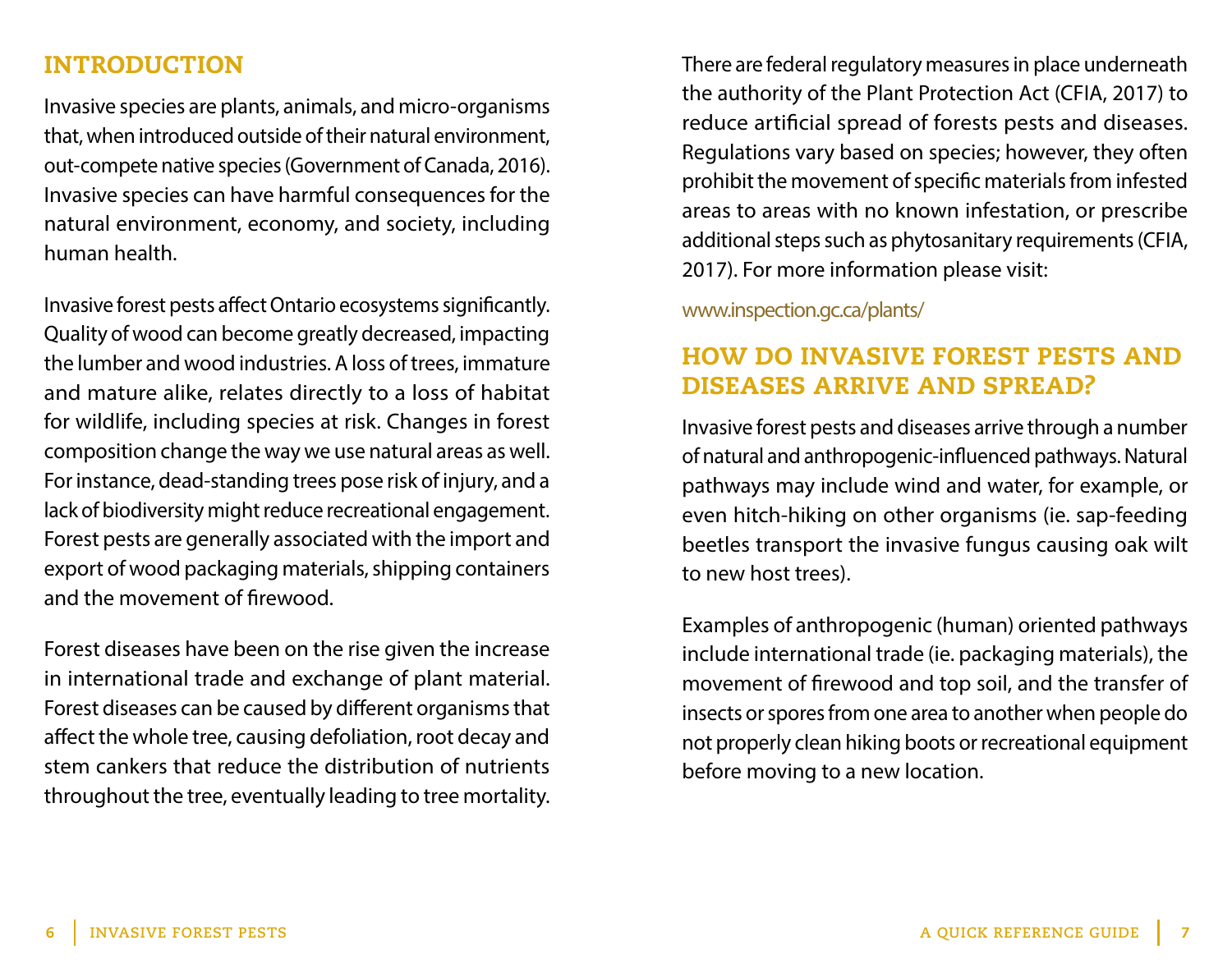# WHAT CAN I DO ABOUT INVASIVE FOREST PESTS AND DISEASES?

- » Learn to identify invasive forest pest and pathogen species that are a threat to Ontario.
- » Play, clean, go: REMOVE plants, animals & mud from boots, gear, pets, and vehicle.
- » CLEAN your gear before entering and leaving the recreation site.
- » STAY on designated roads and trails.
- » USE CERTIFIED or local firewood and hay.
- » If you see an invasive forest pest, pathogen, or symptom thereof, please contact the toll-free **Invading Species Hotline** at **1-800-563-7711** or report a sighting online at EDDMapS.org/Ontario

# TEMPLATE FOR REPORTING A SIGHTING

When submitting a report through the Invading Species Hotline or online at EDDMapS.org/Ontario, it is best to have the following information on-hand to submit a complete report:

# What?

What species do you suspect you encountered? Are there native lookalikes that you may not have considered?

# Picture?

In order to confirm reports, a picture is required. However, with some high-priority species, it is best to always report!

# When and where?

Be sure to note the date and geographical location where you encountered the invasive forest pest or pathogen (latitude and longitude).

# Specimen?

Do you have the organism on hand? If so, call **1-800-563-7711** and ISAP staff will direct you on your next steps.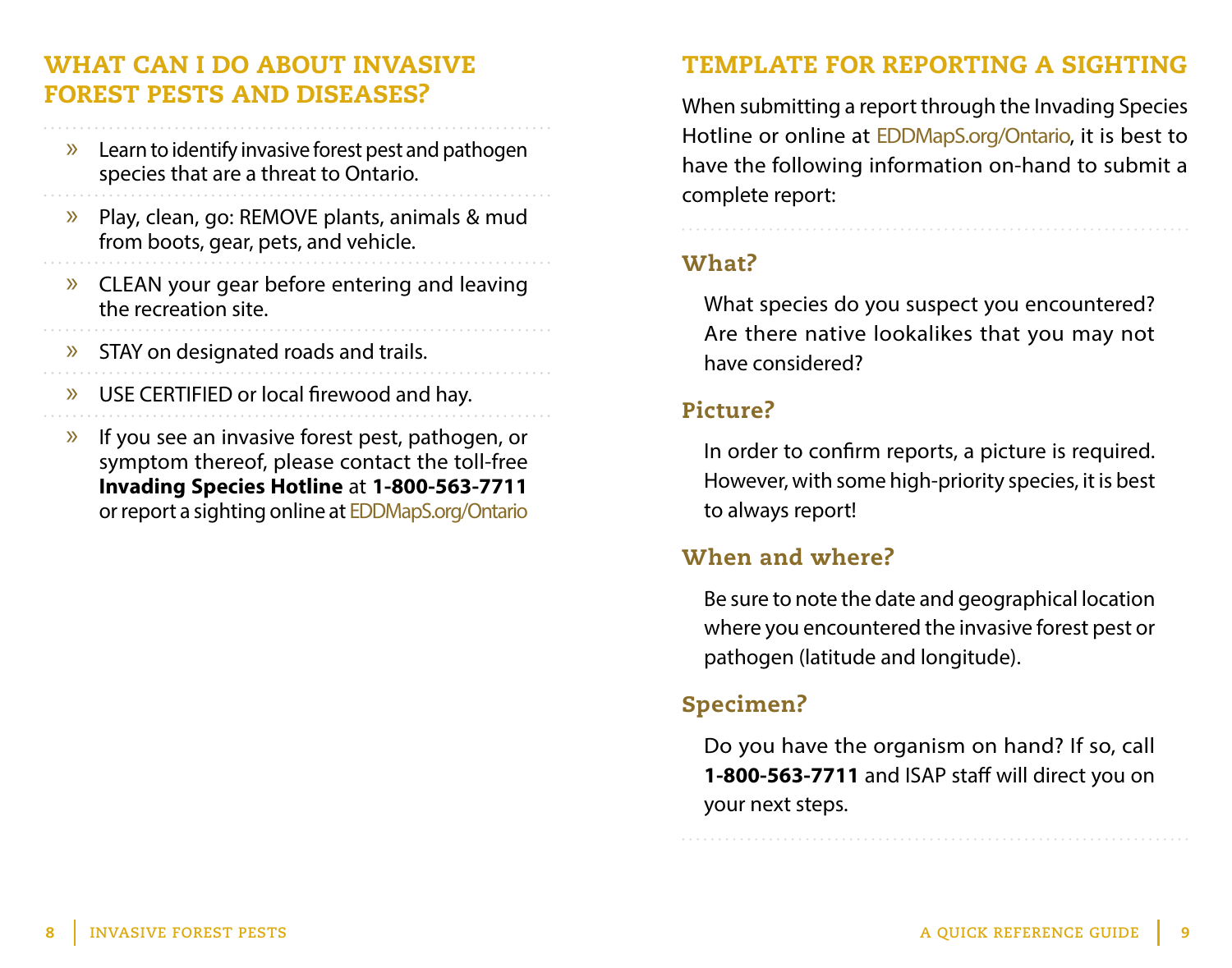# HOW TO REPORT INVASIVE SPECIES

- » **Call:** 1-800-563-7711
	-
- » **Email:** info@invadingspecies.com
- » **Create a profile:** on EDDMapS.org/Ontario and submit your reports digitally.



# *Species Profiles*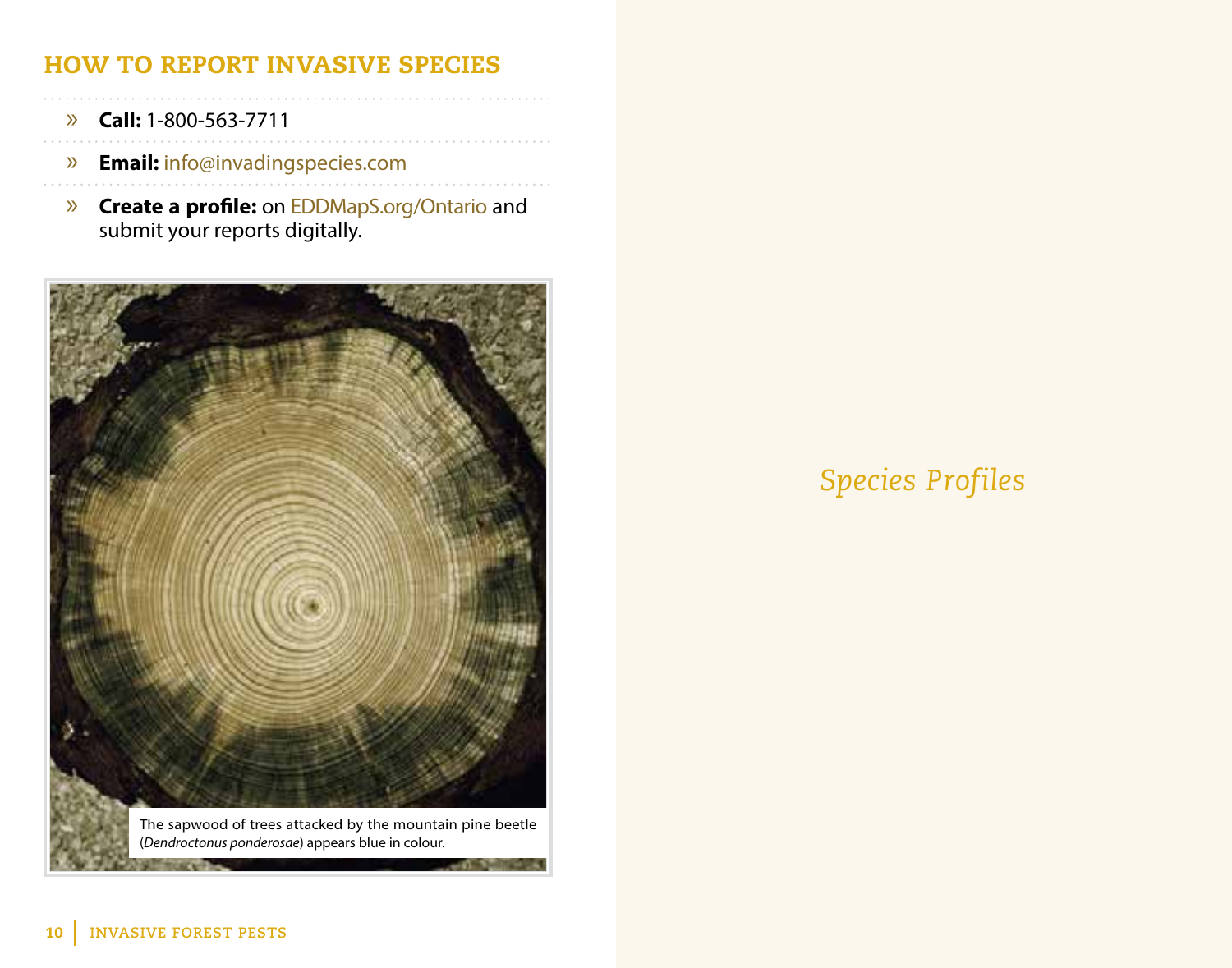# ASIAN LONG-HORNED BEETLE

*Anoplophora glabripennis*





## REGULATION

- » The Asian long-horned beetle is regulated under the authority of the Plant Protection Act (CFIA, 2017).
- » The regulations include an established regulated area in Mississauga and Toronto within which the movement of specific materials is restricted. For more information, please visit: http://www.inspection.gc.ca/

# STATUS IN ONTARIO (NOT ESTABLISHED)

» Intercepted several times in imports to Canada. Two infestations have been found and eradicated in Ontario (OMNRF, 2018).

### ORIGIN

» The Asian long-horned beetle is native to China and Korea.

- » Larvae are grub-like and cream coloured.
- » The pupa is off-white or ivory-white, measuring  $\sim$  30-37 mm by 10 mm.
- $\gg$  Adults measure 2-4 cm long, are shiny and black with irregular white, sometimes yellow spots, and bluishwhite legs.
- » Mature beetles have long, black and white banded antennae, one to two times its body length.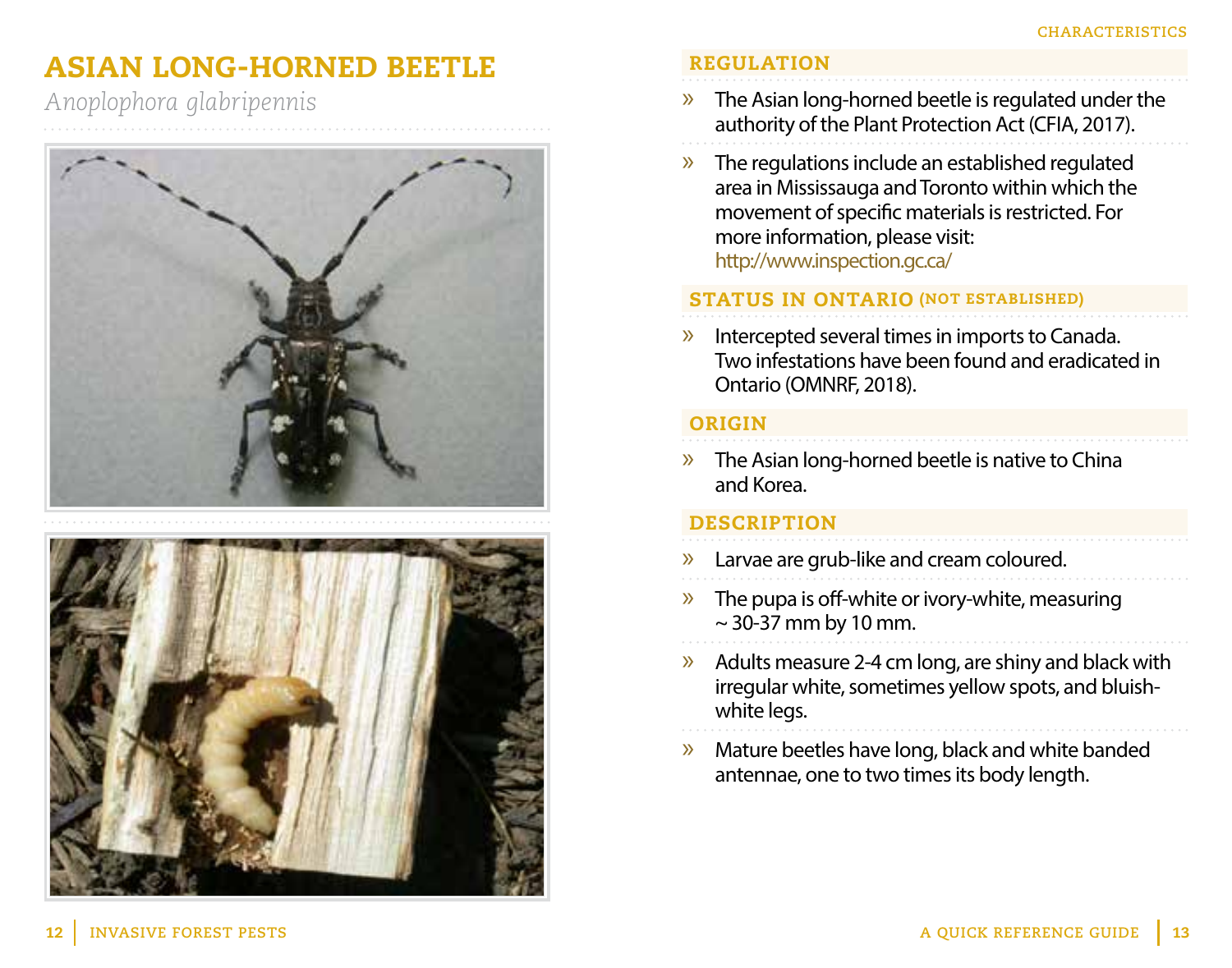# ASIAN LONG-HORNED BEETLE





### SIGNS AND SYMPTOMS

- $\lambda$  Adults leave a round exit hole,  $\sim$  1.5-2 cm in diameter in trees.
	-
- » Other symptoms include oval-shaped egg pits dug on trunk, branches, or exposed roots, leaking sap, yellowing leaves, premature leaf drop, and branch dieback.

### HOST PREFERENCE

» Nearly all broadleaf trees, preferring native maples.

### IMPACTS

- » Decline in hardwood (broadleaf) trees can cause significant reductions in wood supply and reduce the availability and quality of hardwood to the forest industry. This reduction would impact the maple syrup industry as well.
- » An invasion could cause great damage to ecosystems as the host species dominate both natural and urban environments.

# LOOKALIKE SPECIES

» White-spotted sawyer beetle (*Monochamus scutellatus*), native to Ontario.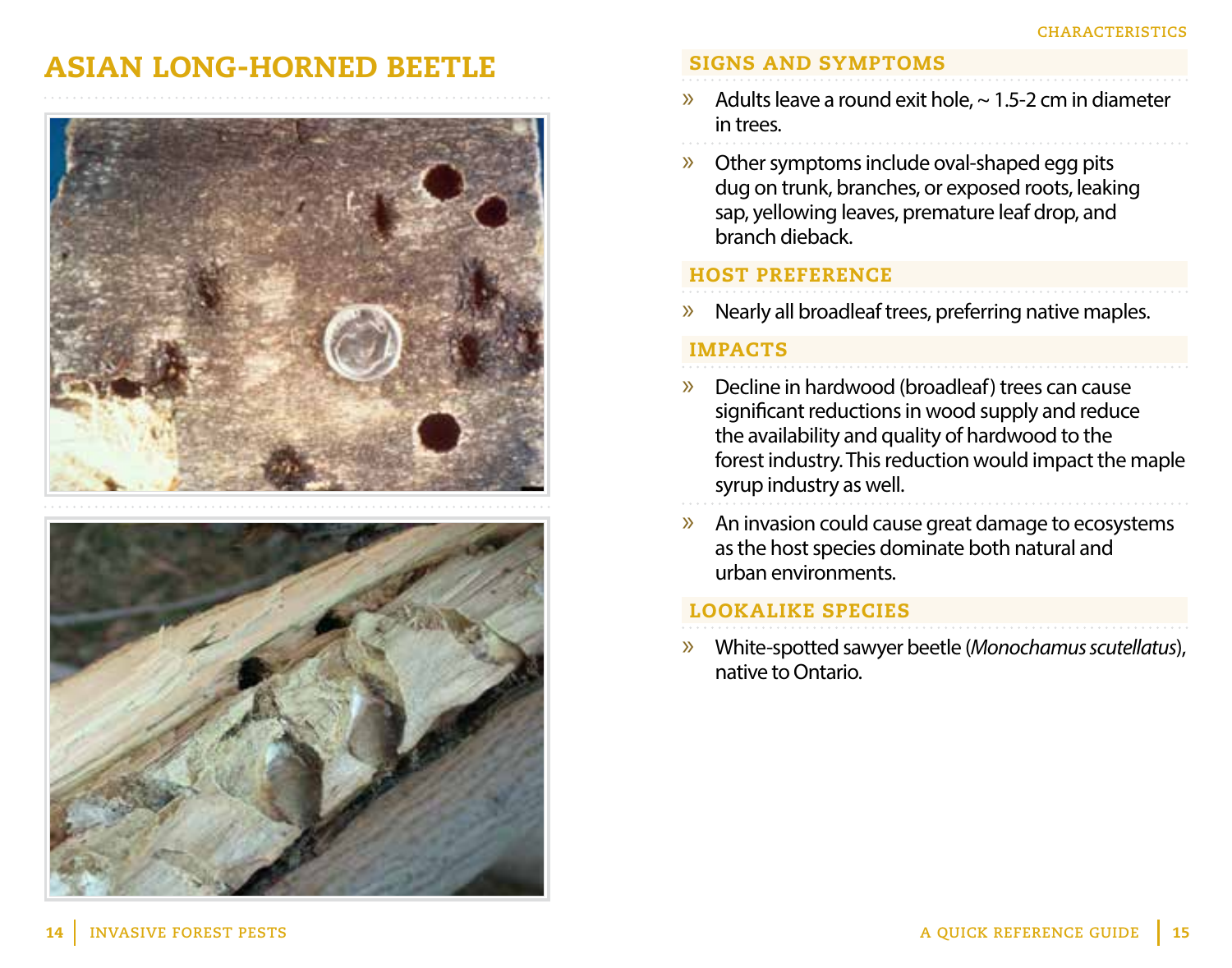# EMERALD ASH BORER

*Agrilus planipennis*





# REGULATION

- $\gg$  The emerald ash borer is a regulated pest under the authority of the Plant Protection Act (CFIA, 2017).
- » The regulations include the prohibited movement of specific materials, such as ash material and firewood of all species, from specific infested areas of Ontario and Quebec. For more information, please visit: http://www.inspection.gc.ca

### STATUS IN ONTARIO (ESTABLISHED AND WIDESPREAD)

» Occurs across southern Ontario, from Lambton County north to Grey County and east to Renfrew County and Ottawa; with detections on Manitoulin Island, and a separate infestation in Sault Ste. Marie and east of the city to St. Joseph's Island in Algoma District (OMNRF, 2018).

### **ORIGIN**

» The emerald ash borer is native to Asia.

- » Larvae are 25-32 mm long at maturity, creamy white in colour, with a brown head, and a flat, broadshaped body.
- » Pupae are 10-15 mm long and creamy white in colour.
- » Adult beetles are a bright metallic green, 8-14 mm long, and 3-3.5 mm wide, with an elongated body and a flat head.
- » The surface of the abdomen beneath the wings is usually a bright red colour.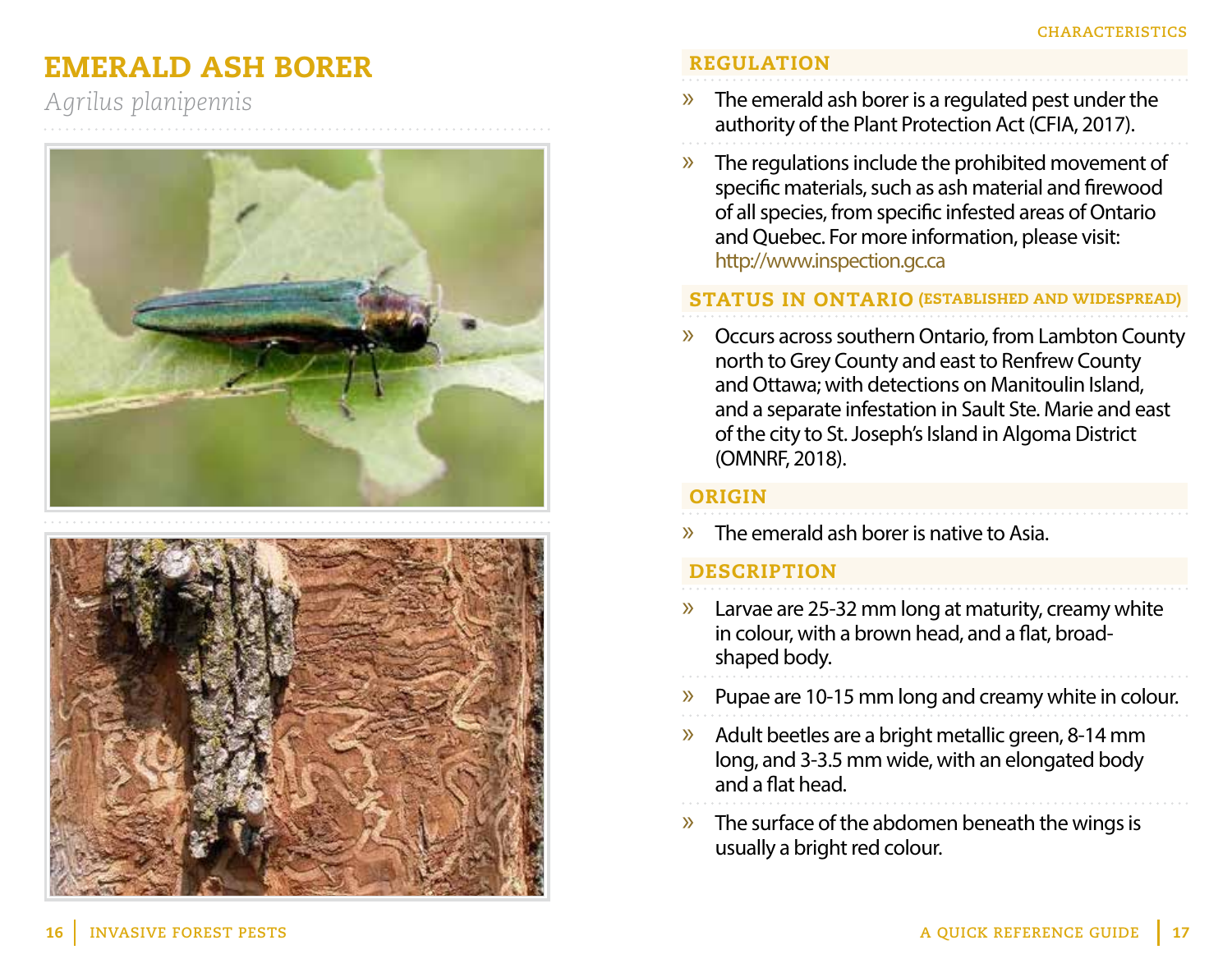# EMERALD ASH BORER





## SIGNS AND SYMPTOMS

- » Crown dieback, bark deformities, and woodpecker feeding holes may be visible.
- » Look for D-shaped exit holes. Epicormic branches, shoots growing out of the lower trunk, may also be found.
- » Yellowing of foliage and vertical cracks in the trunk may be visible as well.
- » Peeling back the bark may reveal larval feeding galleries.

# HOST PREFERENCE

- » Attacks and kills all species of North American ash (*Fraxinus spp.*) that it has encountered.
- » A total of 20 species of ash are found in North America, six of which are native to Canada: green ash (*F. pennsylvanica*), white ash (*F. americana*), black ash (*F. nigra*), and much less common blue ash (*F. quadrangulata*), pumpkin ash (*F. profunda*), and Oregon ash (*F. latifolia*) in B.C.

# IMPACTS

- » The economic and social impacts in Ontario from the emerald ash borer are significant.
- $\gg$  The costs for removing, treating, and replacing ash trees can be immense for municipalities. The environmental impacts of emerald ash borer relate to losses in biodiversity and abrupt ecological changes.

# LOOKALIKE SPECIES

» Six-spotted tiger beetle (*Cicindela sexguttata*), Japanese beetle (*Popillia japonica*), and Bronze birch borer (*Agrilus anxius*).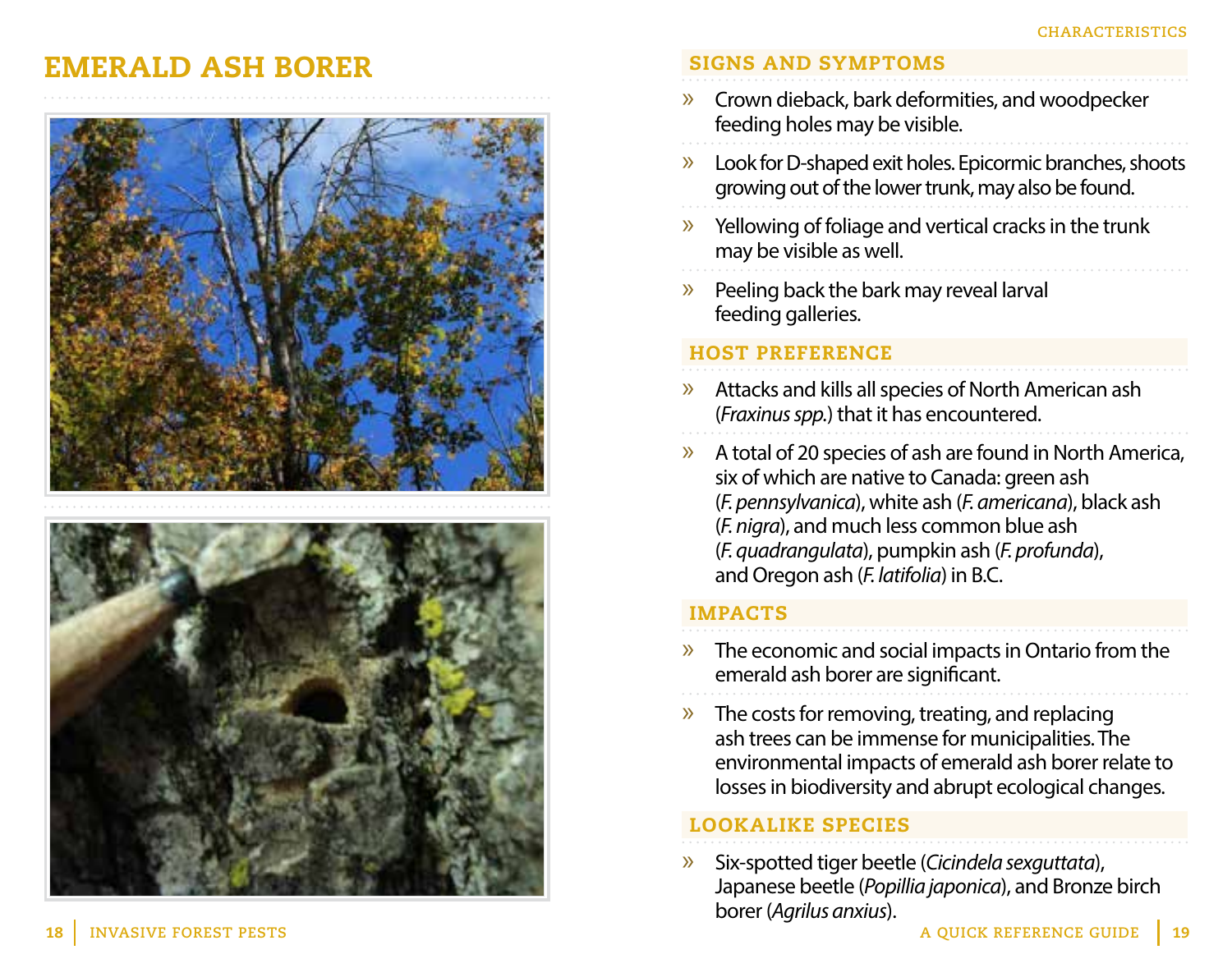# EUROPEAN GYPSY MOTH

*Lymantria dispar*





# REGULATION

» The European gypsy moth is a regulated pest under the authority of the Plant Protection Act (CFIA, 2017). For more information, please visit: http://www.inspection.gc.ca/

### STATUS IN ONTARIO (ESTABLISHED AND WIDESPREAD)

» Established populations exist south of a line from Sault Ste. Marie east to North Bay and Mattawa; a separate infestation exists in New Liskeard (OMNRF, 2018).

### ORIGIN

 $\lambda$  The European gypsy moth is native to Europe and Asia.

- » Has four developmental stages: egg, caterpillar, pupa and moth.
- » Eggs are tanned yellow, covered with fuzz, and found as "egg masses".
- $\lambda$  Larvae are up to 6 cm in length, and covered with hairs. The caterpillar is characterized by five pairs of blue dots and six pairs of red dots that run down its back (next page).
- » In the pupal stage, larval caterpillars transition to become winged moths.
- » Male moths are brown with feathery antennae.
- » Females are beige and cannot fly.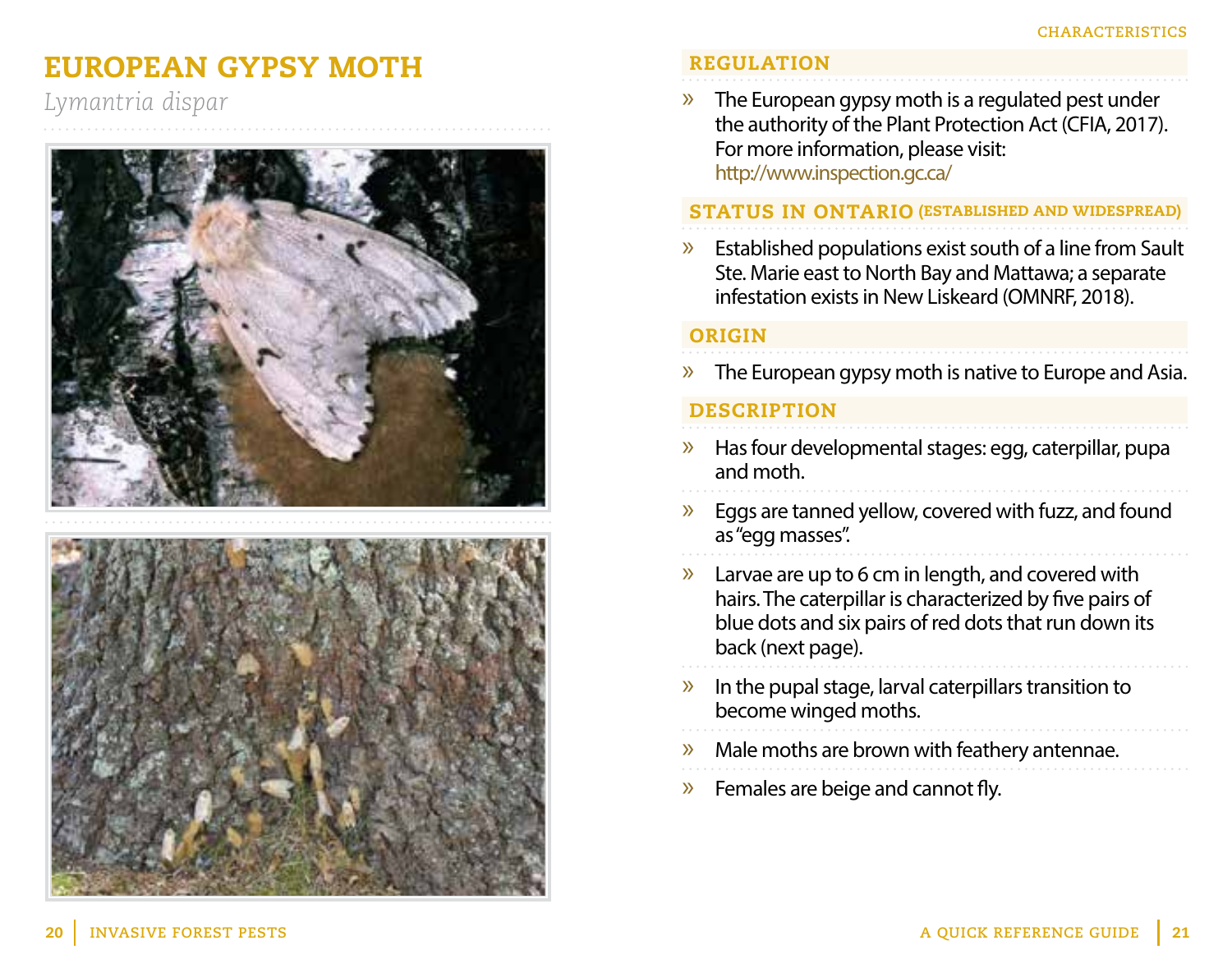# EUROPEAN GYPSY MOTH





### SIGNS AND SYMPTOMS

- » Egg masses found on tree bark and outdoor objects.
- » Leaves with holes or completely defoliated trees.
- » Defoliation will result in the dieback of twigs and branches.

### HOST PREFERENCE

» Oak, birch, poplar, willow, maple, and others; over 300 known host plant species, about 150 of them are considered favoured hosts.

# IMPACTS

- » In Ontario, the spread of European gypsy moth has had economic, environmental, and social impacts.
- » This moth defoliates large amounts of trees, affecting the many benefits provided by trees and the economic impacts affect all forest users.
- » The environmental impacts relate to losses in biodiversity and abrupt ecological changes. Large masses of caterpillars and moths can be aesthetically displeasing, as well.

# LOOKALIKE SPECIES

» Eastern tent caterpillar (*Malacosoma americanum*) and forest tent caterpillar moth (*Malacosoma disstria*).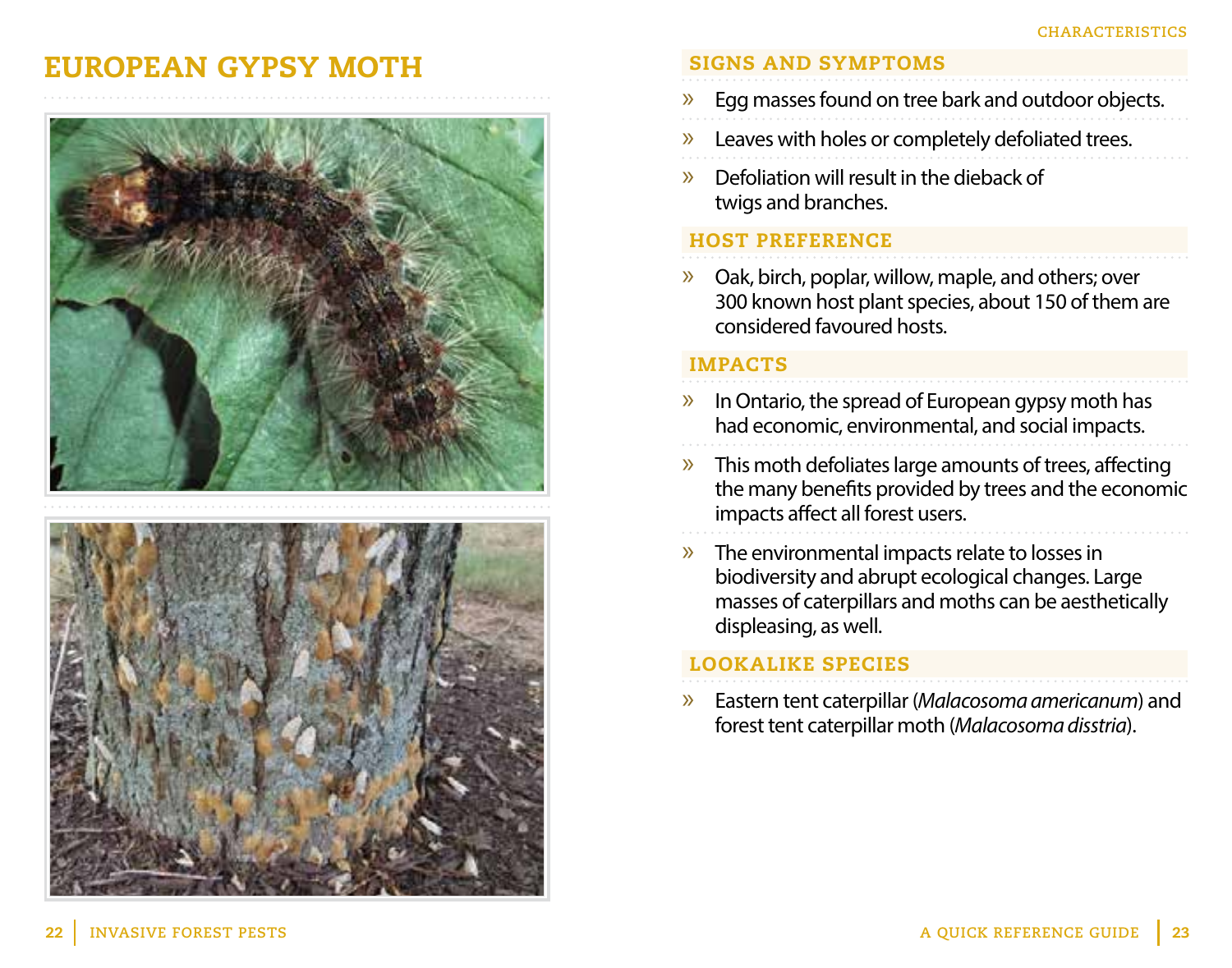# HEMLOCK WOOLLY ADELGID

*Adelges tsugae*





# REGULATION

» Import and domestic movement requirements are in place for all hemlock (*Tsuga spp.*), yeddo spruce (*Picea jezoensis*) and tiger-tail spruce (*Picea polita*) trees (and many materials derived from these species) to prevent the introduction and spread of the hemlock woolly adelgid (Canadian Food Inspection Agency, 2015). For more information, please visit: http://www.inspection.gc.ca

STATUS IN ONTARIO (NOT ESTABLISHED)

» Two detections of HWA have occurred in Ontario. One in Etobicoke in 2012 and the second in Niagara Falls in 2013; these populations have since been destroyed. In 2017, HWA was detected in Southwestern Nova Scotia (Invasive Species Centre, 2015).

### ORIGIN

 $\lambda$  The hemlock woolly adelgid is native to East Asia.

- » Throughout the nymph stage, the insects are brownish-orange and can measure between 0.44 mm long and 0.27 mm wide to 0.74 mm long and 0.47 mm wide.
- » The adult hemlock woolly adelgid is an aphidlike insect.
- » As an egg, they are oblong and amber in colour.
- » Eggs are contained in spherical "woolly" ovisac made of white waxy threads.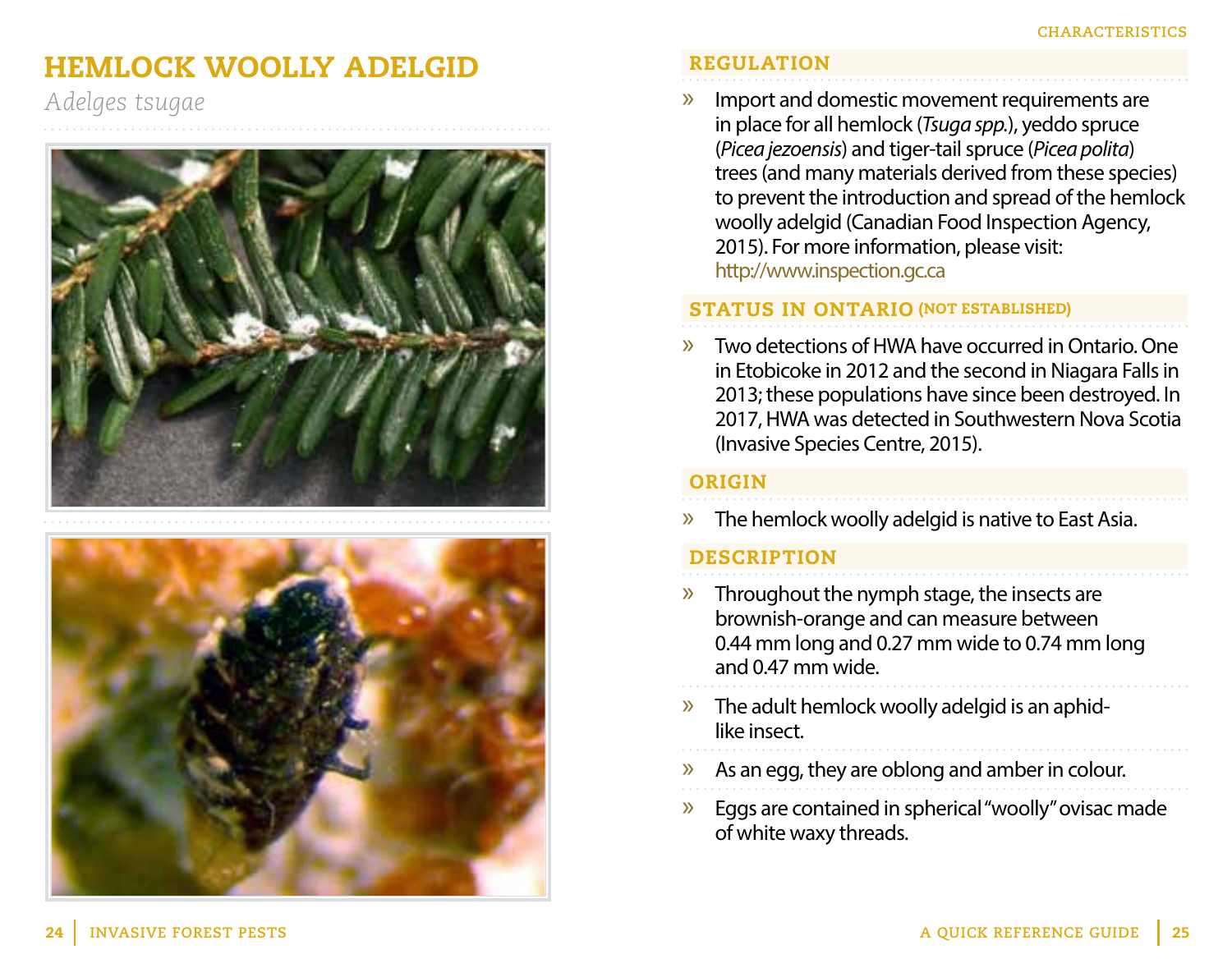# HEMLOCK WOOLLY ADELGID





# SIGNS AND SYMPTOMS

- » White "woolly" sacs at the base of hemlock needles on most recent twigs, in addition to premature bud and shoot dieback, premature needle loss, thinner, greyishgreen crown, and dieback of twigs and branches.
- » Hemlock tree death typically occurs within 4-15 years.

# HOST PREFERENCE

» The only host for the hemlock woolly adelgid in eastern Canada is the eastern hemlock (*Tsuga canadensis*), while other non-native tree species that are grown as ornamentals in the region may also be at risk.

- » Decline in hemlock would present economic, ecological, and social impacts.
- » Hemlock is processed for use in general construction or as pulp.
- $\triangleright$  Hemlock trees play an important role environmentally, contributing to ecological services such as the regulation and maintenance of water temperatures as hemlock tends to establish in riparian areas.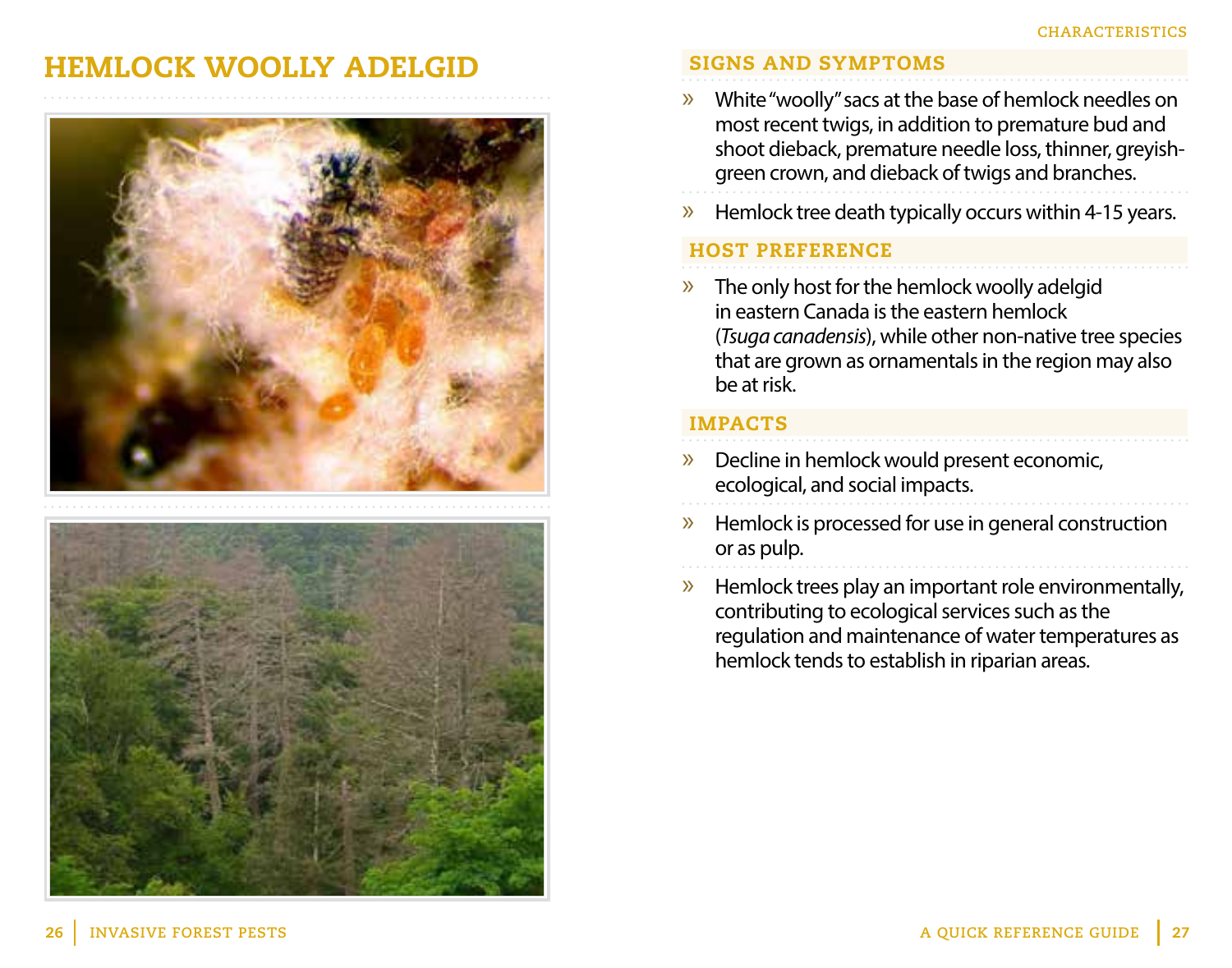# MOUNTAIN PINE BEETLE

*Dendroctonus ponderosae*





## REGULATION

- » Regulations are in place in some Canadian provinces (e.g. Alberta, Manitoba, and Saskatchewan).
- » For more information, please visit: http://www.nrcan. gc.ca/forests/fire-insects-disturbances/top-insects/13381

### STATUS IN ONTARIO (UNKNOWN IN ONTARIO)

» The mountain pine beetle has expanded beyond its historical range and could become an invasive pest if introduced in Ontario (Invasive Species Centre, 2015).

### ORIGIN

» The mountain pine beetle is native to western Canada.

# **DESCRIPTION**

- » Pupae are white at first, changing to light brown and are about 5 mm long.
- » Larvae are white and grub-like with red-brown heads and are about 5 mm long in the fourth (final) instar.
- » Adult is small, dull, and cylindrical bark beetle with elbowed, club-like antenna about 3.7-7.5 mm long.
- » Immature adults are light creamy-tan in colour, changing to black as they mature.

### SIGNS AND SYMPTOMS

» Look for sawdust on the outer bark around beetle entrance holes.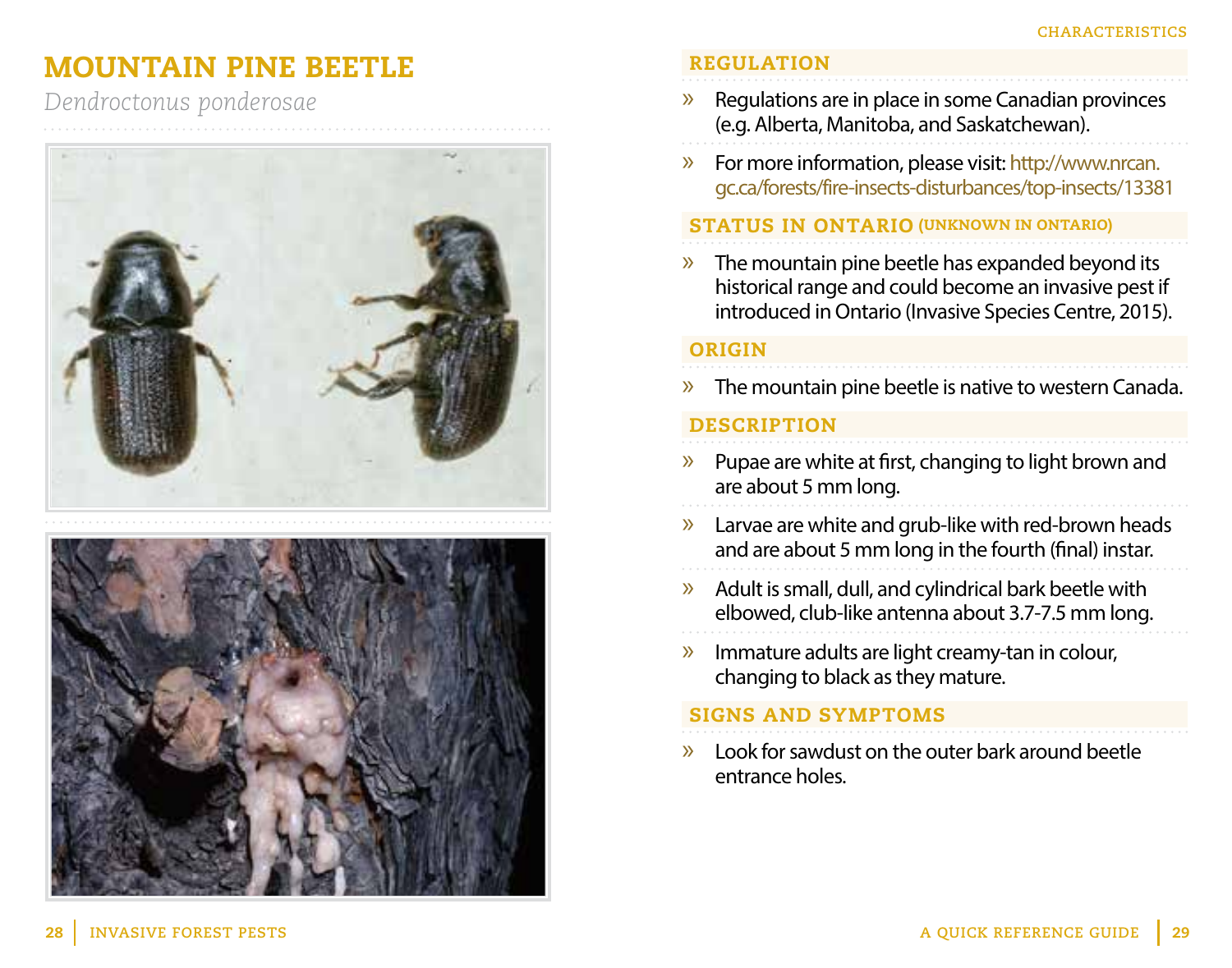# MOUNTAIN PINE BEETLE





# SIGNS AND SYMPTOMS

- » Pitch tubes (small globs of pitch the tree's defense) may be present on the outer bark of attacked trees within days of attack and remain visible for many years; however, these may not be present on trees with severely compromised defenses.
- As foliage dries, a gradual change in colour will occur; needles will turn yellow, orange, and finally red, approximately one year after attack.
- » The crowns of some trees may start to fade in the same year as the attack, depending on environmental conditions.
- » These red needles drop off approximately two to four years after attack and trees appear gray with no needles.

# HOST PREFERENCE

» Primarily lodgepole pine (*Pinus contorta*), although they can attack almost any species of pine, including jack pine (*Pinus banksiana*), which is of particular concern should the mountain pine beetle spread from western Canada and reach the jack pine dominated Canadian Shield of Ontario.

- $\lambda$  Should the mountain pine beetle reach Ontario, the impacts on jack pine, red pine, and white pine could impact the wood supply for the forestry sector and other related industries in Ontario.
- » The ecological impacts would be severe as well, as the host species dominate Ontario's swath of boreal forest, on which many species rely.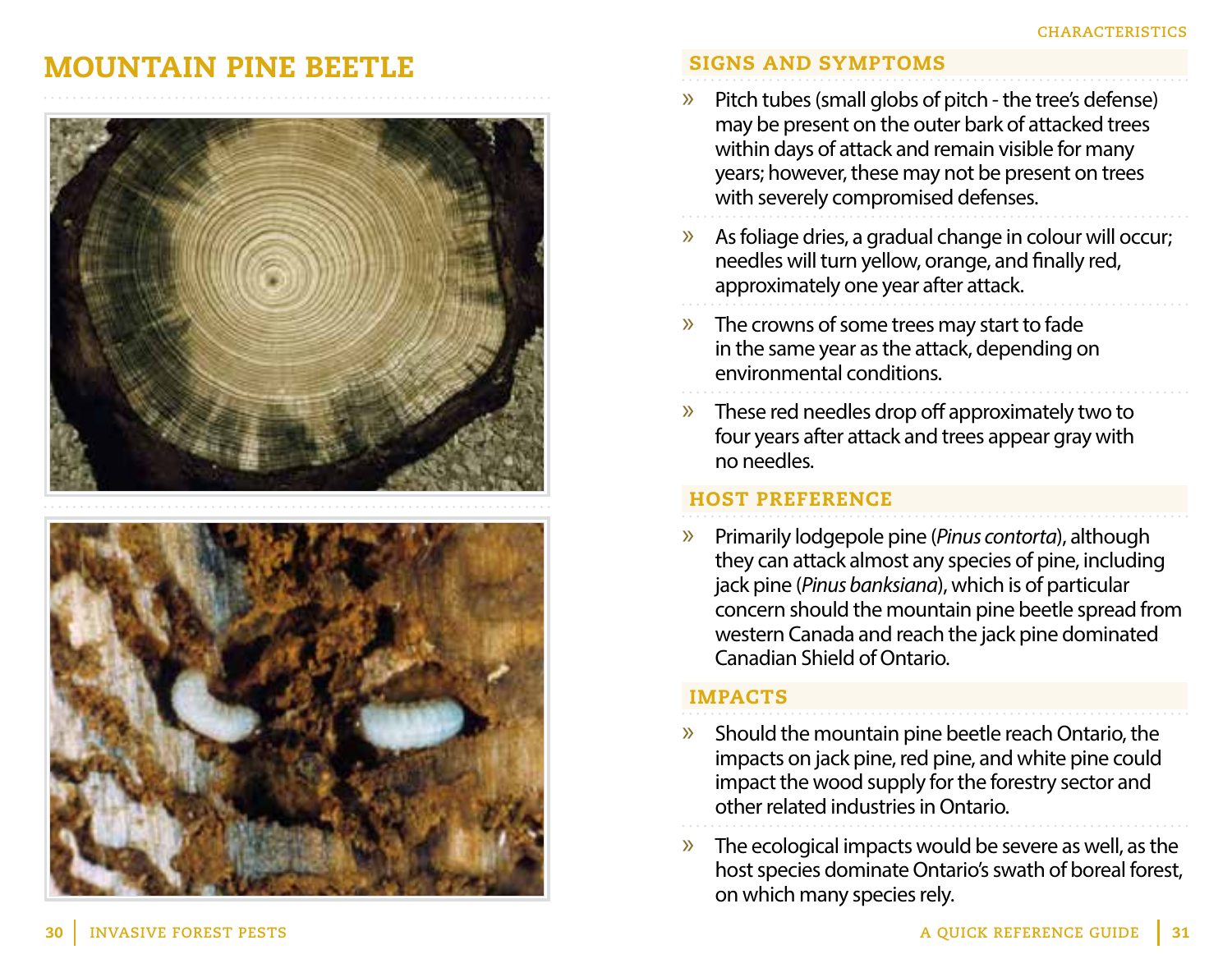# PINE SHOOT BEETLE

*Tomicus piniperda (L.)*





## REGULATION

- $\lambda$  The pine shoot beetle is a regulated pest in Ontario.
- » Regulations are in place under the authority of the Plant Protection Act restricting the movement of some pine materials (CFIA, 2017).
- » For more information, please visit: www.inspection.gc.ca/plants/

# STATUS IN ONTARIO (ESTABLISHED AND WIDESPREAD)

» Occurs across southern Ontario from Sault Ste. Marie, east to North Bay, and south to the north shore of Lake Erie (Natural Resources Canada, 2015).

# ORIGIN

» The pine shoot beetle is native to Europe, North Africa, and Asia.

- $\triangleright$  Eggs are pearly-white in colour, smooth, oblong, and about 1 mm in length.
- $\lambda$  Larvae are up to 5 mm long, legless, and white in colour with brown heads.
- » Adults measure 3-5 mm; they are cylindrical and black in colour.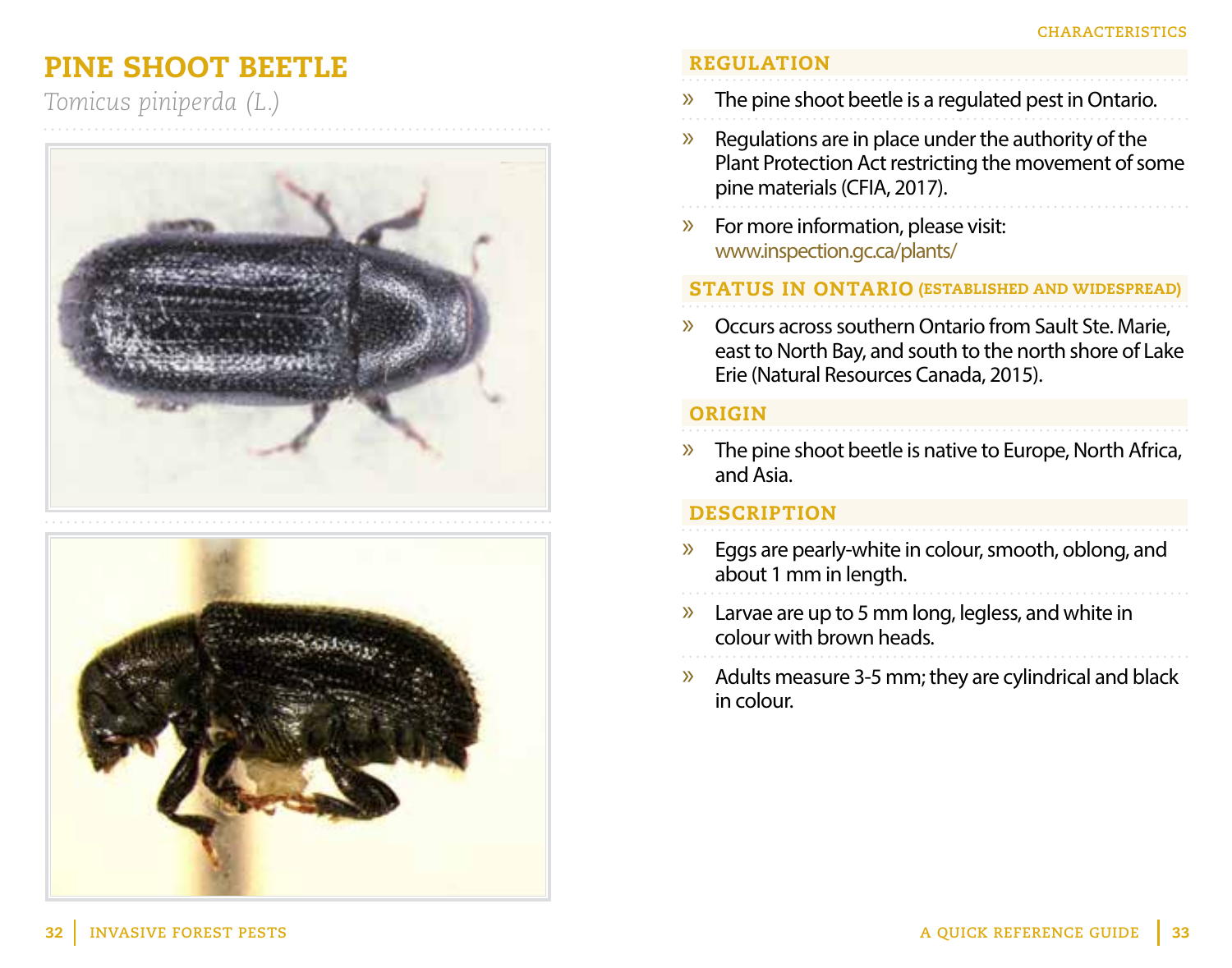# PINE SHOOT BEETLE





### SIGNS AND SYMPTOMS

- » Resin secretions may be present at entry points of females depositing eggs.
- » Larval feeding galleries will be present beneath the bark and brownish frass (larval excrement) may be visible on the surface of the tree.
- » Adults create exit holes in the outer bark that are 2 mm in diameter. Feeding activity may also result in round holes which are visible on the shoots.
- » The shoots will appear reddish-yellow and be bent or broken off from the point at which the beetle entered the pine shoot.

# HOST PREFERENCE

- » All pine tree species are susceptible, including jack pine (*Pinus banksiana*), red pine (*Pinus resinosa*), eastern white pine (*Pinus strobus*), and Scots pine (*Pinus sylvesris*).
- » When the pine shoot beetle is abundant, it can also threaten balsam fir (*Abies balsamea*), Norway spruce (*Picea abies*) and larch (*Larix laricina*).

- » Damage to pine trees can affect many industries in Canada relying on high quality wood.
- » Tree damage and mortality may disrupt the ecosystem and impact native species.
- The pine shoot beetle may have economic and social impacts, as well, such as declines in property value due to changes in woodland aesthetics and costs to homeowners for removal.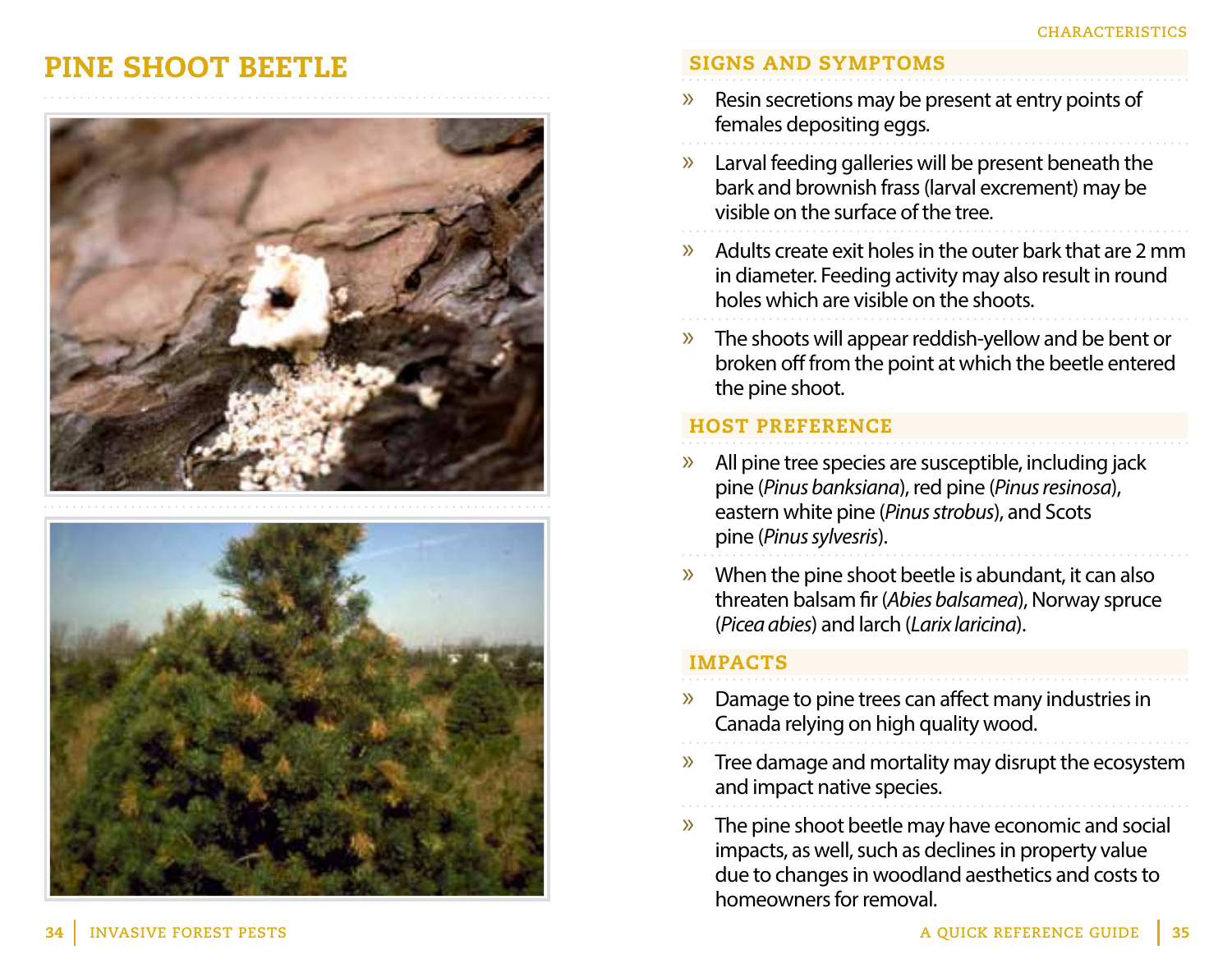# OAK WILT

*Ceratocystis fagacearum*





# REGULATION

- $\lambda$  Regulations are in place under the authority of the Plant Protection Act (CFIA, 2017).
- » For more information, please visit: www.inspection.gc.ca/plants/

# STATUS IN ONTARIO (UNKNOWN IN ONTARIO)

 $\lambda$  Oak wilt is not yet present in Canada, but it occurs in 23 U.S. states with close proximity to southern Ontario (Invasive Species Centre, 2015).

### ORIGIN

 $\lambda$  The origin of the oak wilt fungus is not known.

- » Oak wilt is a vascular disease caused by the fungus *Bretziella fagacearum*.
- » The fungus develops mats between the sapwood and bark of oak trees.
- » These mats or "pressure pads" found on the trunk or large branches vary in size and are generally produced in late-fall or early-spring, remaining visible for two or more weeks.
- » The mats may appear grey or black depending on progression of the disease.
- » Oak wilt spreads to new hosts via sap-feeding beetles and root grafting with nearby infected oak trees.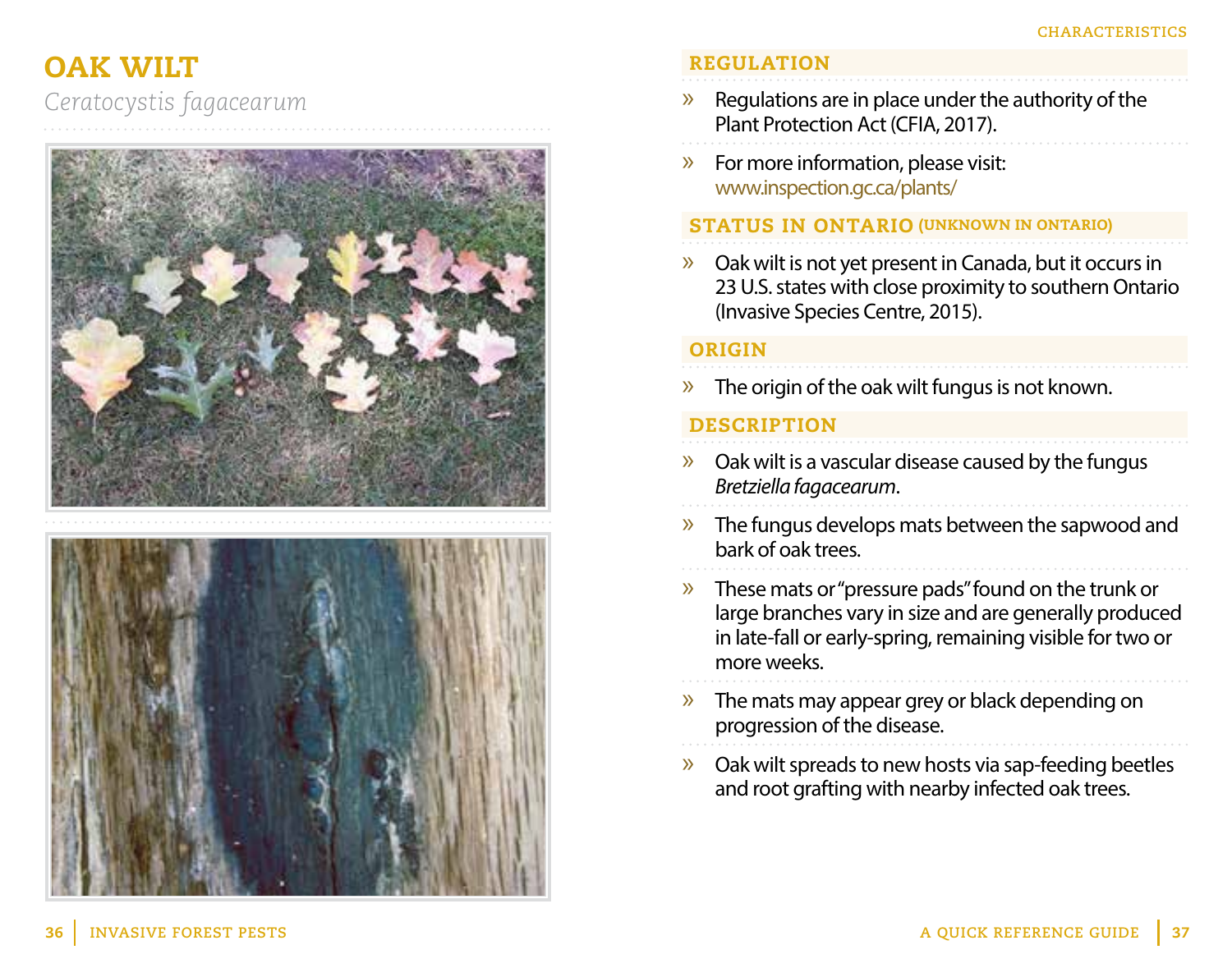# OAK WILT





## SIGNS AND SYMPTOMS

- The first symptom in red oaks is often a subtle offgreen colour shift in the upper-crown which typically happens late June to early July in Northern US, but varies depending on occurrence.
- » Next, in "prototypical" leaves, the bronze discoloration will begin at the leaf margins and move inward in an angular pattern, but this pattern can be variable.
- » White, grey, or black fungal mats may be found just under the bark, sometimes emitting a fruity smell.
- » Pressure from the fungal spore mat exerting outward on the bark may reveal vertical bark cracks in the trunk and large branches.
- » Symptoms vary depending on the species of oak.

# HOST PREFERENCE

» All species of oak trees (*Quercus spp.*) have been found to be susceptible to oak wilt, with species of red oak being the most seriously affected, followed by bur oak and white oak.

- » Although oak wilt has not been detected in Canada at the time of publication, it occurs in 23 U.S. states and is present in states along the southern extent of Ontario.
- » Landscape degradation, loss of shade and flood water retention, and loss of air and water purification.
- » Loss of oak, including the Shumard oak (*Quercus shumardii)*, a species of special concern under Ontario's Endangered Species Act, 2017) .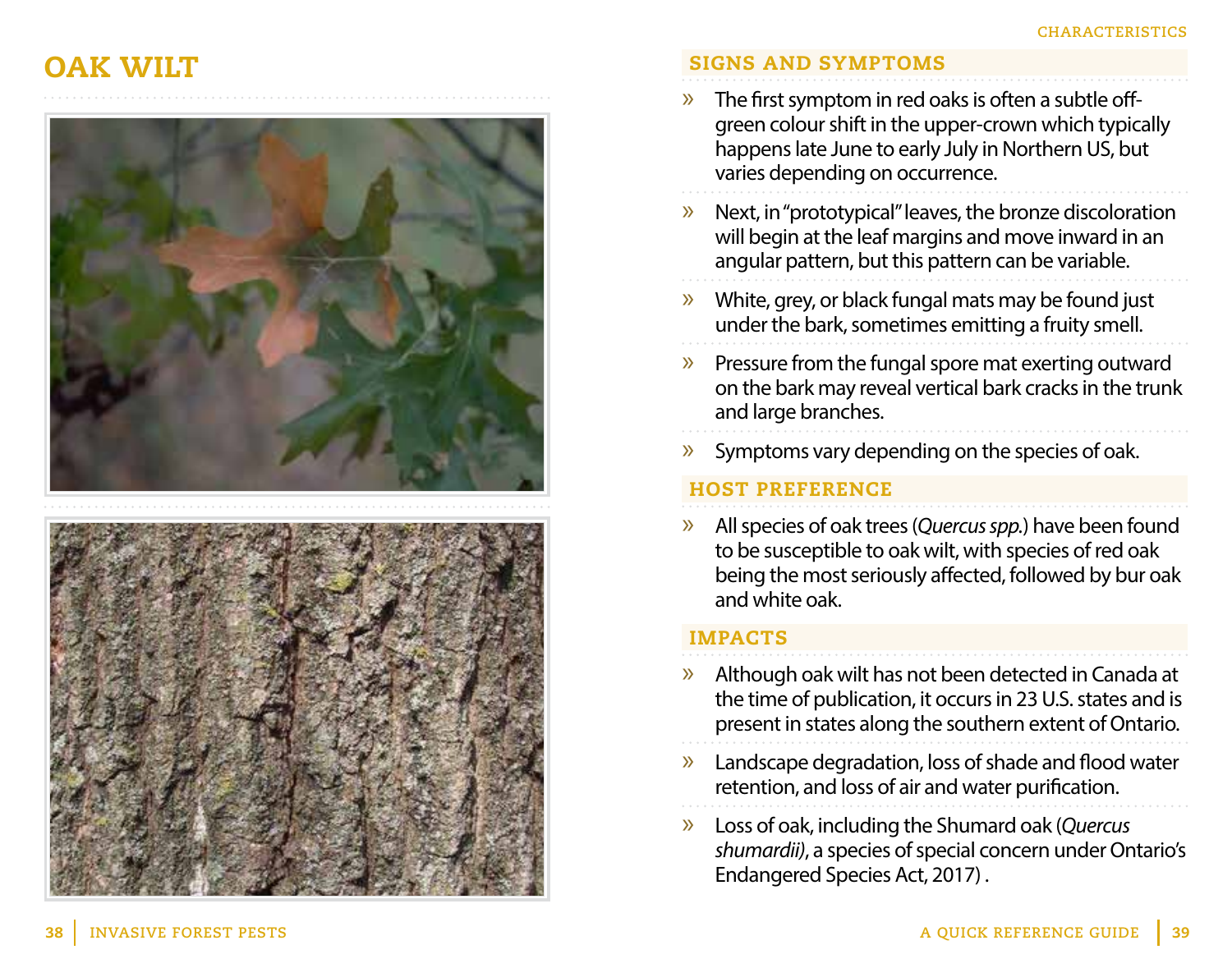# BEECH BARK DISEASE

*Cryptococcus fagisuga/Neonectria spp. complex*





### STATUS IN ONTARIO (ESTABLISHED AND WIDESPREAD)

» BBD is present throughout all of the Maritime provinces and has moved through the natural beech tree range into Québec and Ontario (Invasive Species Centre, 2015).

### ORIGIN

 $\triangleright$  The scale insect comes from Europe and was first introduced into Nova Scotia in the late 1800s.

### **DESCRIPTION**

- » Beech bark disease is the outcome of an insect-fungus complex, which results when a non-native beech scale insect (*Cryptococcus fagisuga*) feeds on beech bark, creating cracks through which native canker fungi (*Nectria spp.*) can enter into the tree.
- » 50-85% of infected beech trees will die within 10 years of infestation.
- » The *Cryptococcus fagisuga* insects are yellow, softbodied scale insects about 0.5 to 1 mm long as an adult.
- » The females are legless and wingless.

# SIGNS AND SYMPTOMS

- » Symptoms and signs depend on the stage of the disease.
- » *Cryptococcus fagisuga* nymphs secrete a white and woolly wax to cover their bodies, which can make infested beech trees look like they are covered in wool.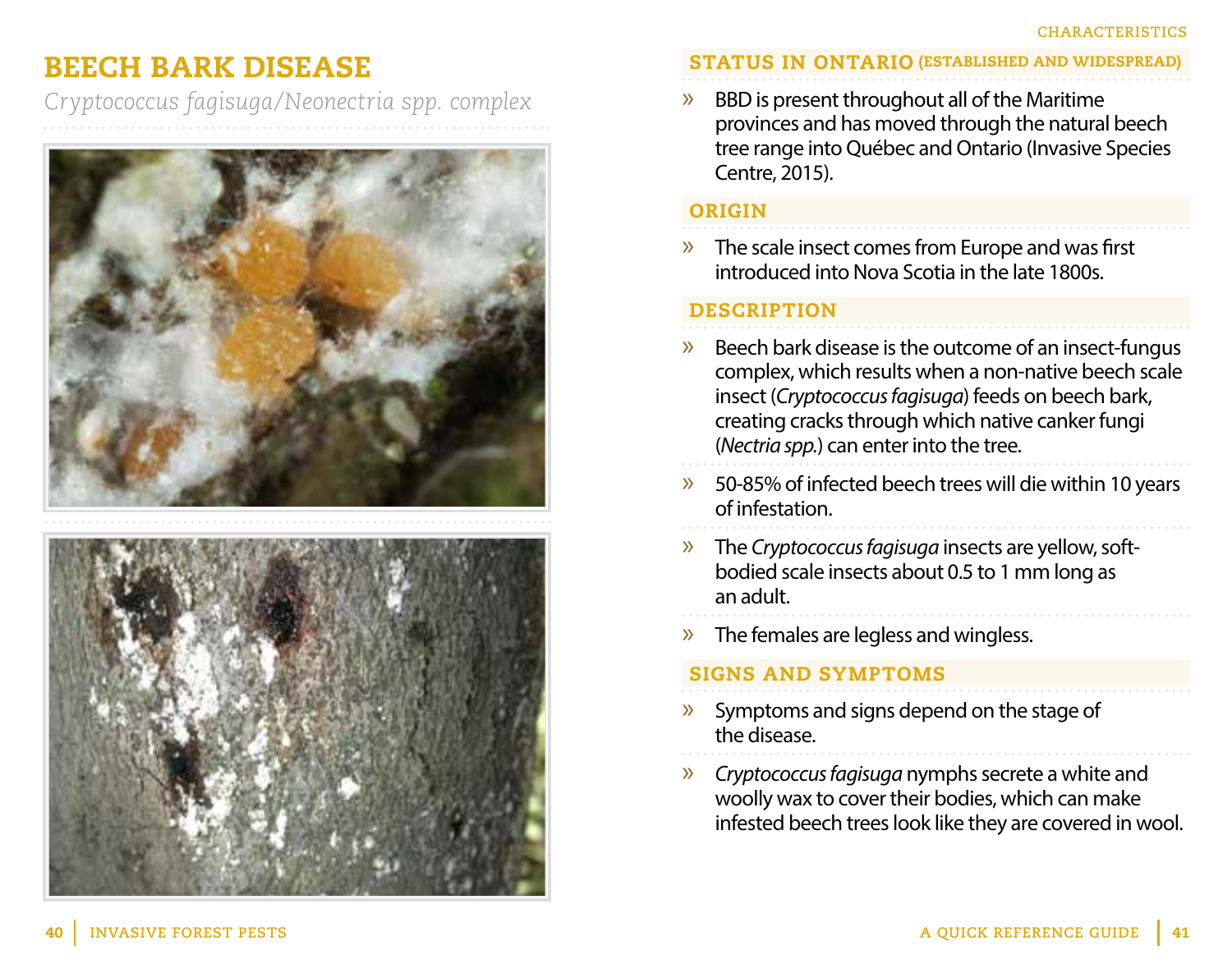# BEECH BARK DISEASE

*Cryptococcus fagisuga/Neonectria spp. complex*





# SIGNS AND SYMPTOMS

- $\lambda$  The fungus then causes small cankers that appear on the bark surface, from which small orange-red fruiting bodies are produced in late-summer to fall.
- » Small cankers and black tarry spots may be visible on the surface of beech trees.
- » Other things to look for include wilting foliage, yellowing leaves, thinning crowns, and a waxy woollike substance on tree stems and branches.

### HOST PREFERENCE

» American beech (*Fagus grandifolia*) and European beech (*Fagus sylvatica*).

- » The disease severely weakens trees, exposing them to other stresses.
- » The marketability of beech wood products is greatly reduced.
- » BBD also affects more desirable timber species (e.g. sugar maple) as regeneration of these species is inhibited by the heavy beech understory that typically follows mortality.
- » This affects forest biodiversity, as young beech saplings (root suckers) proliferate in the understory. Beech bark disease attacks mature trees over 8 inches in diameter.
- » The beechnuts from mature trees are an important food source for wildlife, especially black bears.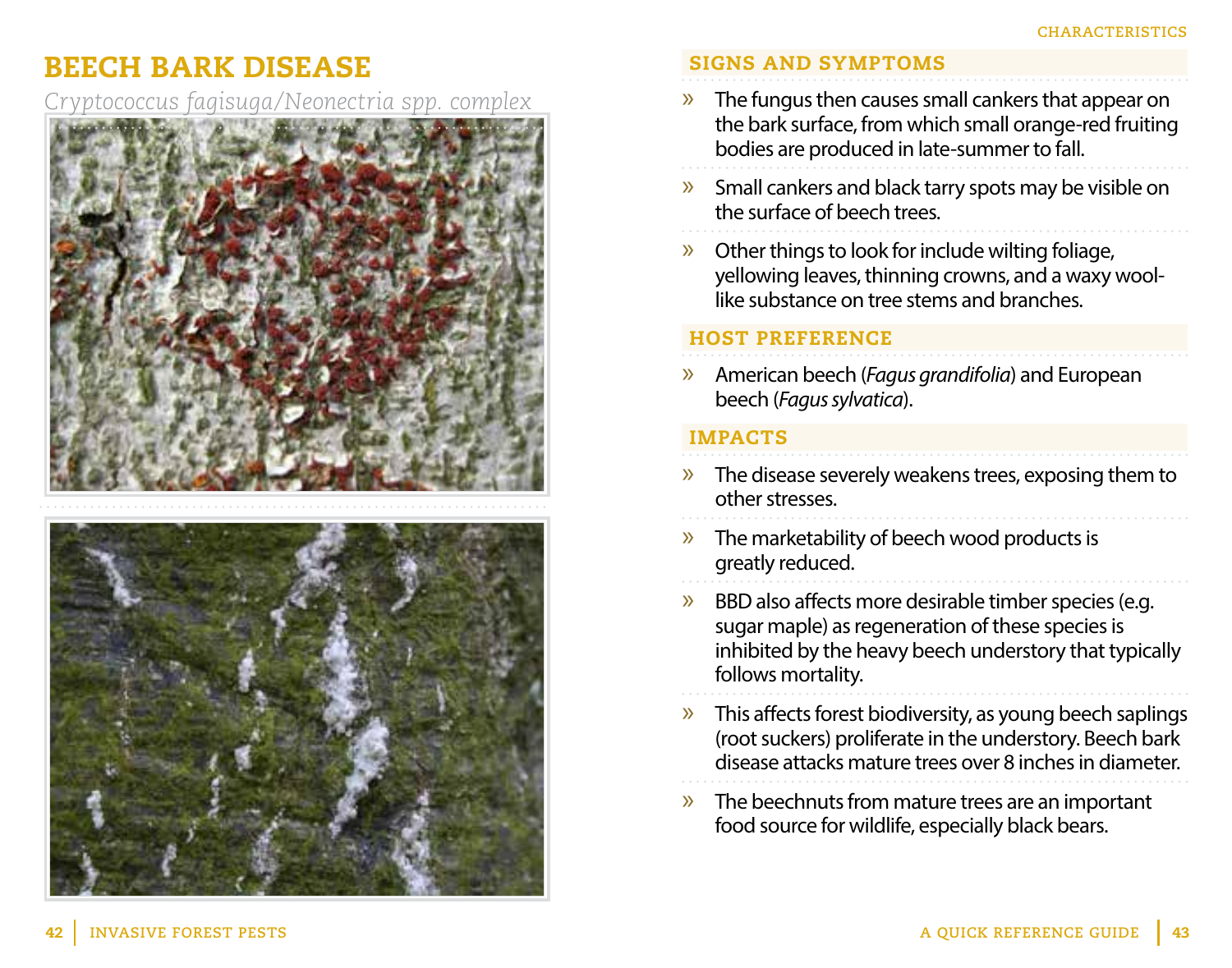# THOUSAND CANKERS DISEASE

*Geosmithia morbida*





### REGULATION

 $\triangleright$  No regulations in place at this time.

### STATUS IN ONTARIO (UNKNOWN IN ONTARIO)

» Thousand cankers disease is not yet present in Canada, but it occurs in U.S. states with close proximity to Canada and the southern extent of Ontario.

# ORIGIN

- » Extent of thousand cankers disease is not known as this disease may be confused with other forms of natural mortality.
- » Currently, thousand cankers disease can be found throughout the western United States.

» The walnut twig beetle which carries the disease is found throughout southwestern United States and Mexico.

- » Thousand cankers disease is the outcome of an insectfungus complex, which results when the non-native walnut twig beetle (*Pityophthorus juglandis*) carries spores of a fungus (*Geosmithia morbida*) into eastern black walnut trees as it feeds on its bark.
- » The adult walnut twig beetle is dark reddish-brown, about 1.5-2.0 mm long, and has 4-6 concentric rows of dot-like 'bumps' on the prothorax (first segment on body).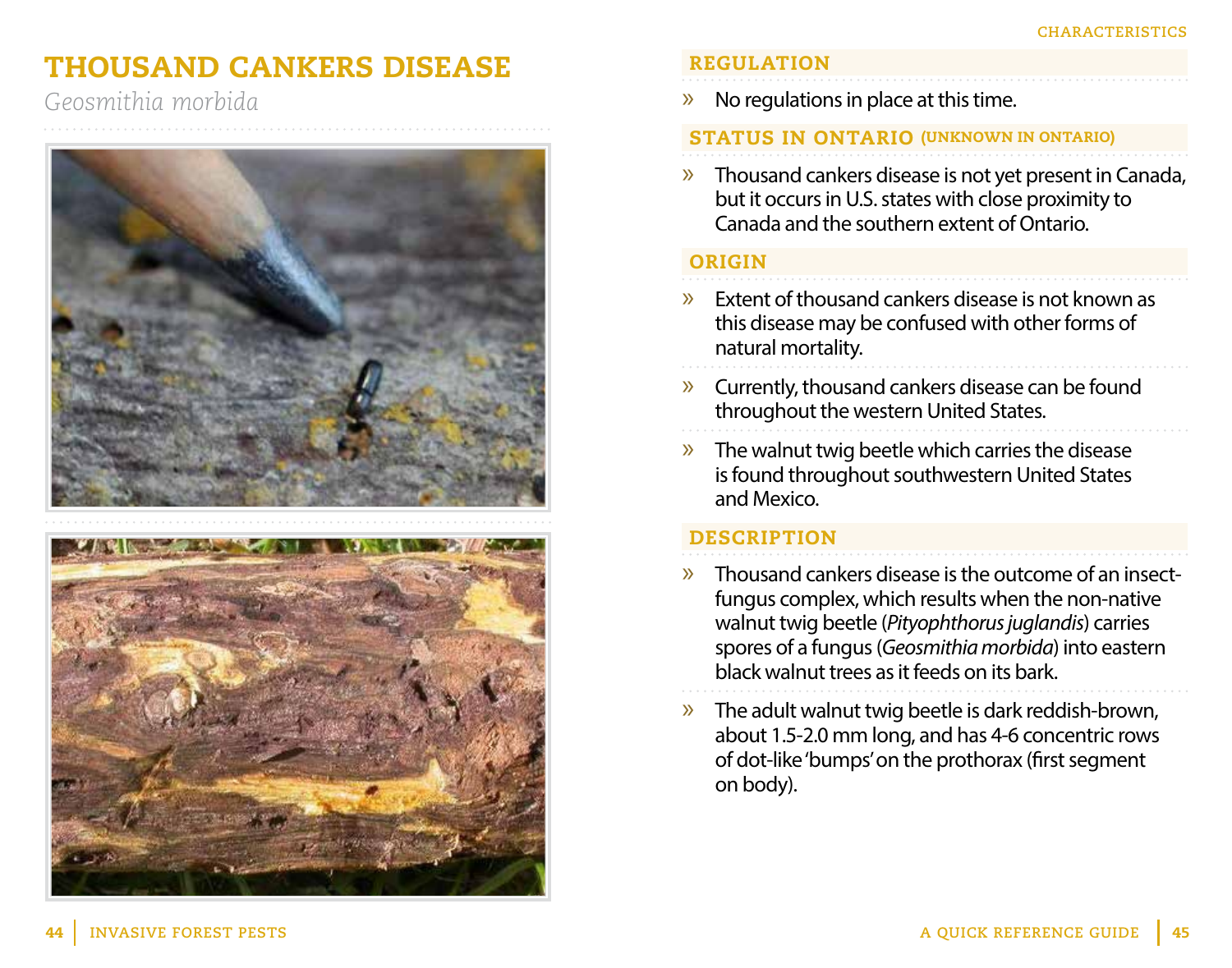# THOUSAND CANKERS DISEASE





The entrance and exit holes, created by the walnut twig beetle

**CONTRACTOR** AND IT WAS LIKED

### SIGNS AND SYMPTOMS

- » Wilting and yellowing of leaves mid-summer and twig and branch dieback leading to a thinning of the canopy. Occurs as a result of the disease disrupting the nutrient-transporting layers beneath the bark.
- » Numerous distinctive circular to oblong cankers will be found growing underneath the bark.
- » The bark surface may have no symptoms, or it could develop a dark-amber to black stain, as well as cracked bark directly above the canker.
- $\lambda$  Entrance and exit holes, created by the walnut twig beetles, may also be visible on the dead or dying branches and trunk.

### HOST PREFERENCE

» Thousand cankers disease can affect many species of walnut tree (*Juglans spp.*), but black walnut (*Juglans nigra*) is the most susceptible to the disease.

- » The economic impacts of thousand canker disease include loss of black walnut trees, a highly valued timber species in North America where it is used for high-end cabinetry and other products.
- » Ecologically, black walnut trees are a staple for wildlife; nuts produced by the tree serve an important nutritional role for a wide range of wildlife.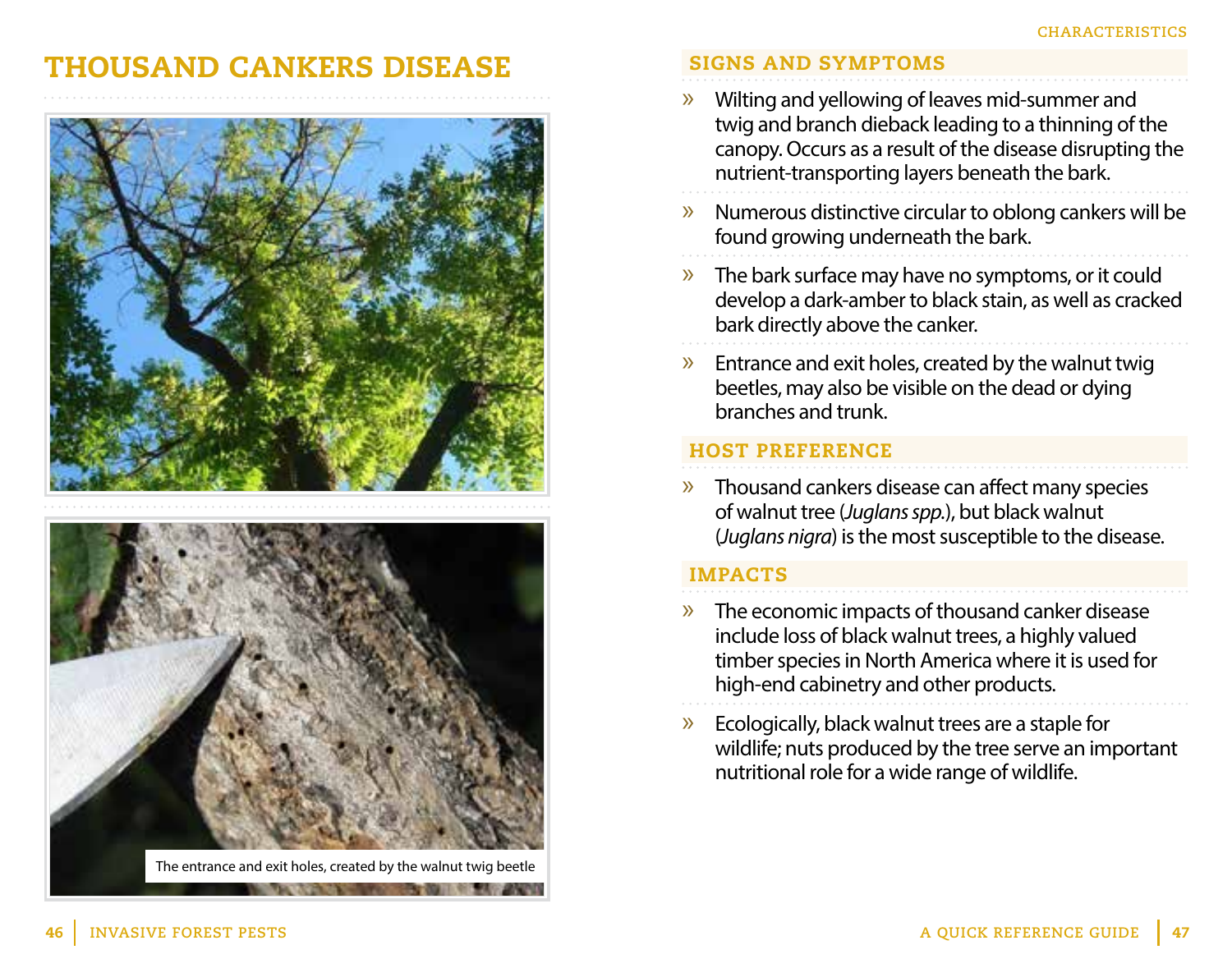# BUTTERNUT CANKER

*Ophiognomonia clavigignenti-juglandacearum*



# REGULATION

 $\gg$  No regulations in place at this time.

# STATUS IN ONTARIO (ESTABLISHED AND WIDESPREAD)

» Occurs throughout the natural range of the butternut tree (*Juglans cinerea*) in North America, including that within Ontario.

# ORIGIN

» The origin of the fungus (*Ophiognomonia clavigignentijuglandacearum*) that causes butternut canker disease is not known, though some scientists trace it back to Asia.

# **DESCRIPTION**

» Butternut canker occurs when the *Ophiognomonia clavigignenti-juglandacearum* fungus enters the tree (via wind and a variety of insects) and causes cankers to form on the trunk, branches, or exposed roots, girdling the tree and leading to canopy dieback and tree mortality.

# SIGNS AND SYMPTOMS

- Dark, sooty patches and cracks may be present on the bark. Canopy decline may also be visible.
- » Cankers first appear as sooty dark patches on the bark and develop into broad, sunken dead areas, which are dark-brown to black in colour.
- » Beneath the bark, *O. Clavigignenti-juglandacearum* produces a thick, black mat of hypha. Eventually, the infected bark will crack and fall off.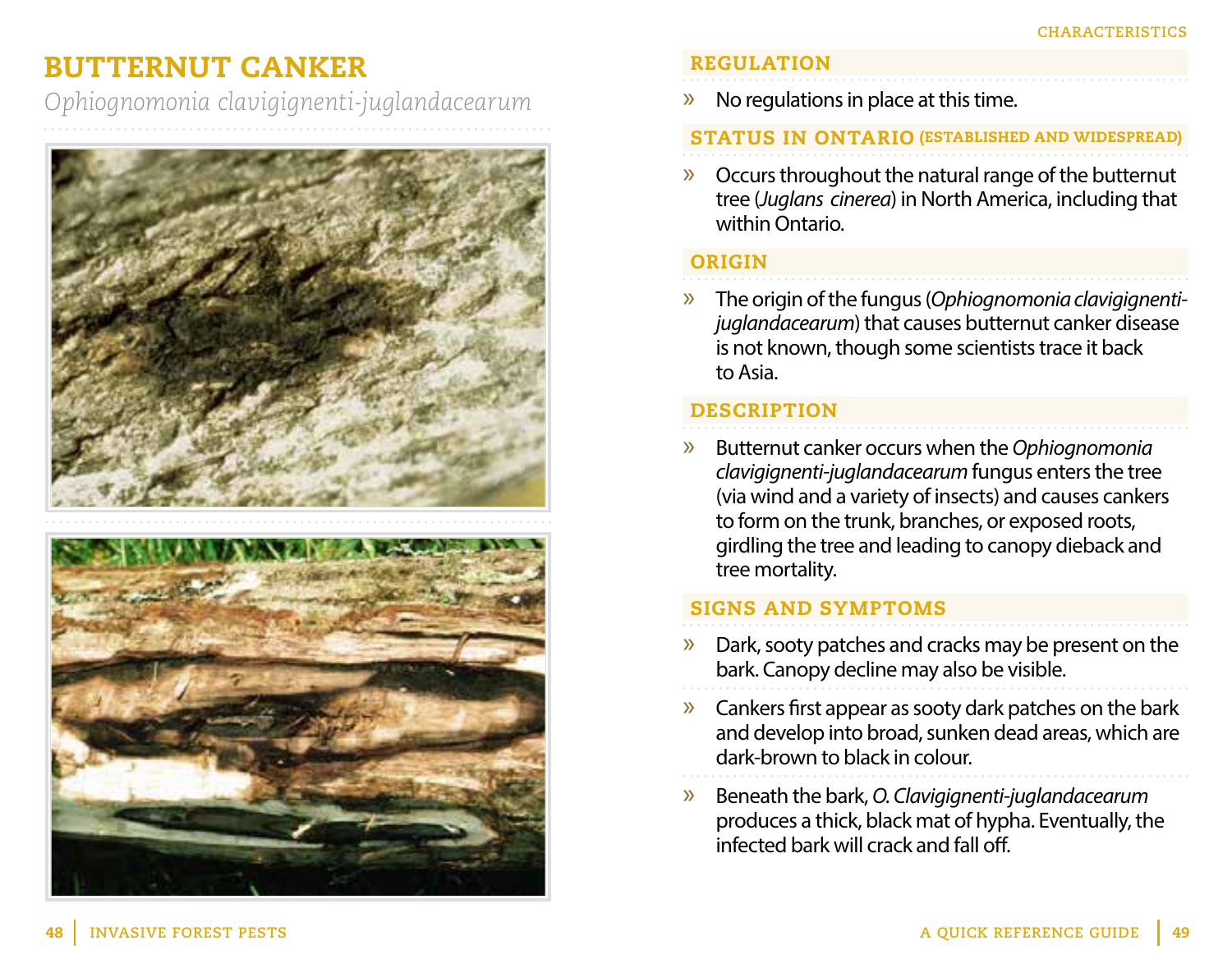# BUTTERNUT CANKER





### HOST PREFERENCE

» The main host tree is butternut (*Juglans cinerea*), although it has the potential to infect other species in the walnut (*Juglandaceae*) family.

- » The butternut tree is endangered in Ontario and Canada under the Endangered Species Act and the Species at Risk Act, 2017 respectively.
- » Butternut canker infects and kills healthy butternut trees, reducing the number and quality of seeds it produces.
- » Economic impacts are seen as the commercial value of butternut decreases due to discoloration of wood.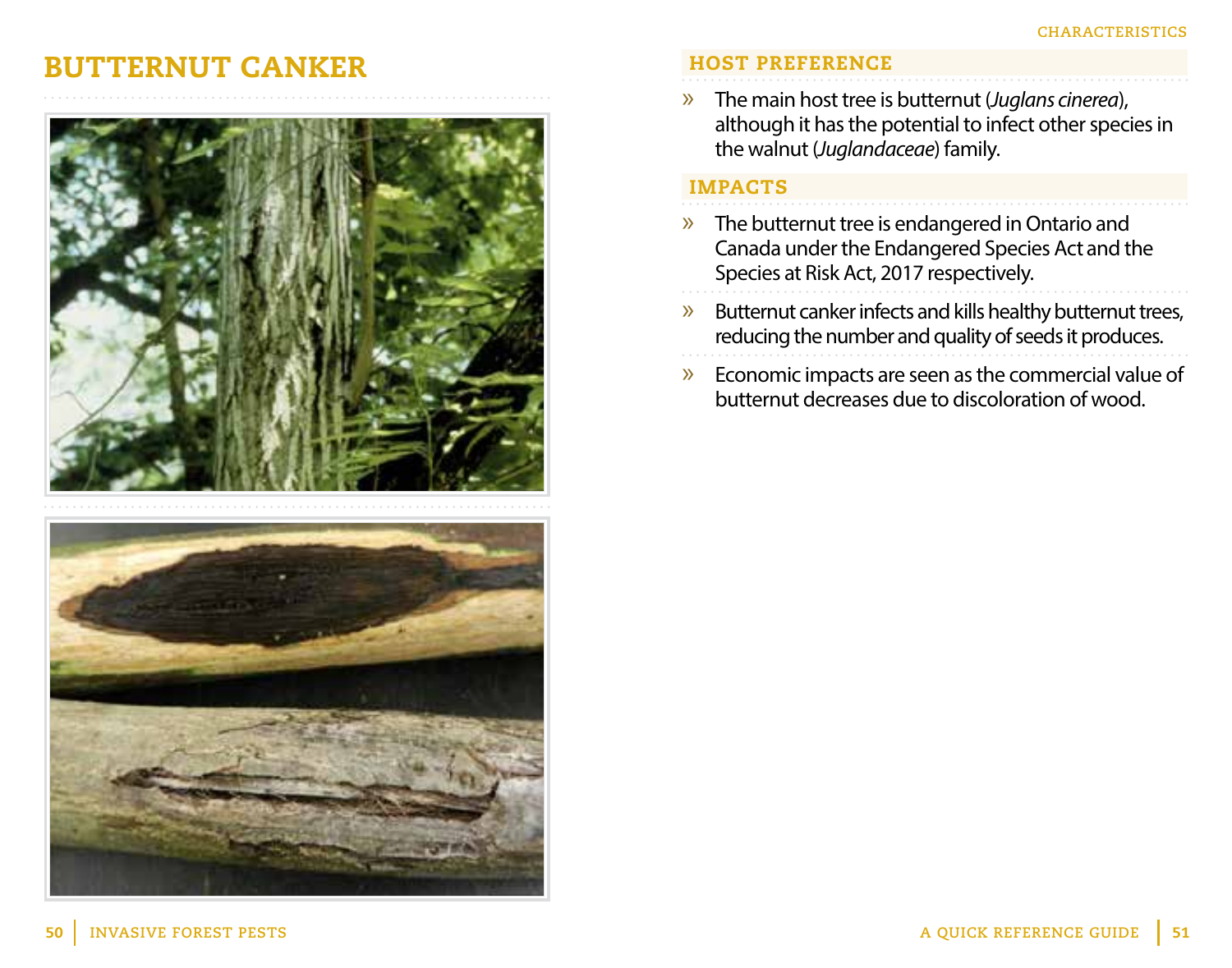# GLOSSARY OF TERMS

### **Dieback**

a condition in which a tree or shrub begins to die from the tip of its leaves or roots backward.

### **Dorsal**

the upper surface of an organism.

# **Epicormic**

growth emerging from dormant buds along the trunk and branches of a tree.

# **Frass**

debris or excrement produced by insects.

# **Girdling**

to cutting through the bark and cambium around the entire tree or branch circumference.

# **Leaf margin**

is the boundary area extending along the outer edge of the leaf.

# **Pathogen**

a bacterium, virus, or other microorganism that can cause disease.

# **Root Grafting**

the merging of tissues (ie. tree roots) from more than one individual plant.

# **Riparian**

interface between terrestrial and aquatic habitats.

# **Prototypical**

the first, original, or typical form of the leaves.

# REFERENCES USED

Biggs, W.D., de Groot, P., Lyons, D.B., Scarr, T.A., Czerwinski, E.J., Evans, H.J., Ingram, W.A., Marchant, K. 2006. A visual guide to detecting emerald ash borer damage. Natural Resources Canada, Great Lakes Forestry Centre, Sault Ste. Marie, Ontario, Ontario Ministry of Natural Resources.

De Groot, P., Doyle, J., Dumouchel, L., Gasman, B., Orr, M., Ric, J., Scarr, T.A., Smith, M.T., Turgeon, J.J. 2007. Detecting signs and symptoms of Asian longhorned beetle injury: Training guide. Natural Resources Canada, Great Lakes Forestry Centre, Sault Ste. Marie, Ontario, Canadian Food Inspection Agency.

Government of Canada,Canadian Food Inspection Agency, 2017. Plant Health and Biosecurity Directorate. Web. Available: http://www.inspection. gc.ca/plants/plant-pests-invasive-species/diseases/oakwilt/fact-sheet/eng/1325629194844/1325632464641

Government of Canada. 2015. Natural Resources of Canada, Canadian Forest Service, Laurentian Forestry Centre. Web. Available: https://www. exoticpests.gc.ca/es-details/insect/1000093

Invasive Species Centre, 2017. Web. Available: www.invasivespeciescentre.ca/

Look out for Thousand Cankers Disease in Black Walnut Trees. 2010. Iowa State University. Web. Available: https://hortnews.extension.iastate. edu/2010/2-3/thousandcankers.html

Ontario Invasive Plant Council, 2017. Web. Available: https://www.ontarioinvasiveplants.ca

Ontario's Invading Species Awareness Program, 2017. Web. Available: www.invadingspecies.com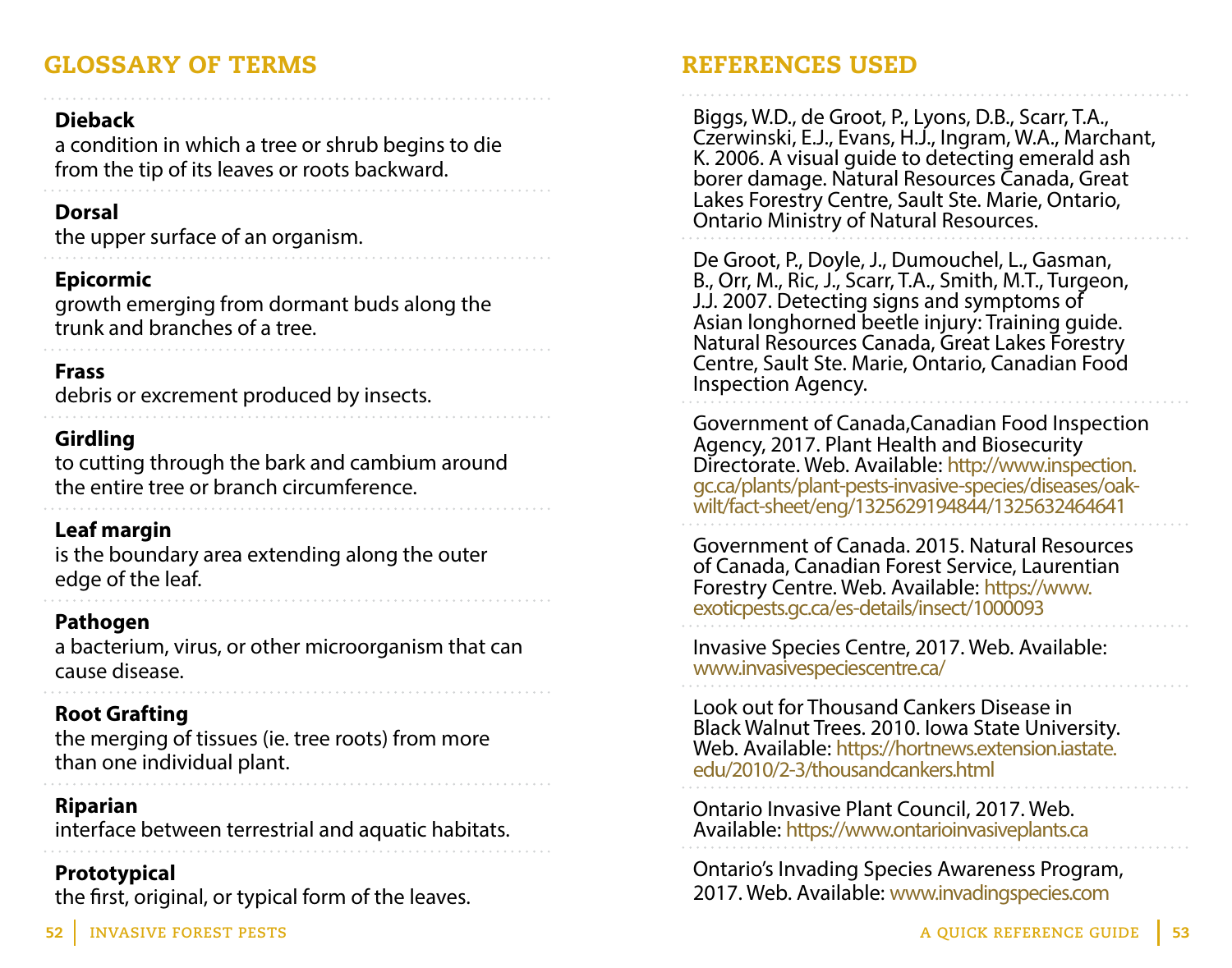# **NOTES**

# PHOTO CREDITS

### **Asian Long-Horned Beetle**

Melody Keena, USDA Forest Service, Bugwood.org; Thomas B. Denholm, New Jersey Department of Agriculture, Bugwood.org; E. Richard Hoebeke, Cornell University, Bugwood.org

#### **Emerald Ash Borer**

E. Richard Hoebeke, Cornell University, Bugwood.org; Steven Katovich, USDA Forest Service, Bugwood.org; Kenneth R. Law, USDA APHIS PPQ, Bugwood.org; Eric R. Day, Virginia Polytechnic Institute and State University, Bugwood.org

### **European Gypsy Moth**

Louis-Michel Nageleisen, Département de la Santé des Forêts, Bugwood.org; Hannes Lemme, Bavarian State Research Center for Agriculture, Bugwood. org; Karla Salp, Washington State Department of Agriculture, Bugwood.org

### **Hemlock Wolly Adelgid**

Michael Montgomery, USDA Forest Service, Bugwood. org; Bruce Watt, University of Maine, Bugwood.org; Jason Van Driesche, Bugwood.org; Michael Montgomery, USDA Forest Service, Bugwood.org

#### **Mountain Pine Beetle**

G.D. Amman, USDA Forest Service, Bugwood.org; USDA Forest Service - Region 2 - Rocky Mountain Region, USDA Forest Service, Bugwood.org;

### **Pine Shoot Beetle**

Daniel Adam, Office National des Forêts, Bugwood.org; USDA Forest Service - Northeastern Area, USDA Forest Service, Bugwood.org; Jim Stimmel, Pennsylvania Department of Agriculture, Bugwood.org; Robert A. Haack, USDA Forest Service, Bugwood.org

### **Oak Wilt**

Joseph O'Brien, USDA Forest Service, Bugwood.org; Collin Cassin, Ontario Invasive Plant Council

### **Beech Bark Disease**

Chris Malumphy, The Food and Environment Research Agency, Bugwood.org; Patrick Hodge, MNRF; Joseph OBrien, USDA Forest Service, Bugwood.org

### **Thousand Cankers Disease**

Kathy Keatley Garvey; Curtis Utley, CSUE, Bugwood.org; Ned Tisserat, Colorado State University, Bugwood.org; Megan Kennelly, Iowa State University

### **Butternut Canker**

Joseph OBrien, USDA Forest Service, Bugwood.org; USDA Forest Service - Northeastern Area, USDA Forest Service, Bugwood.org